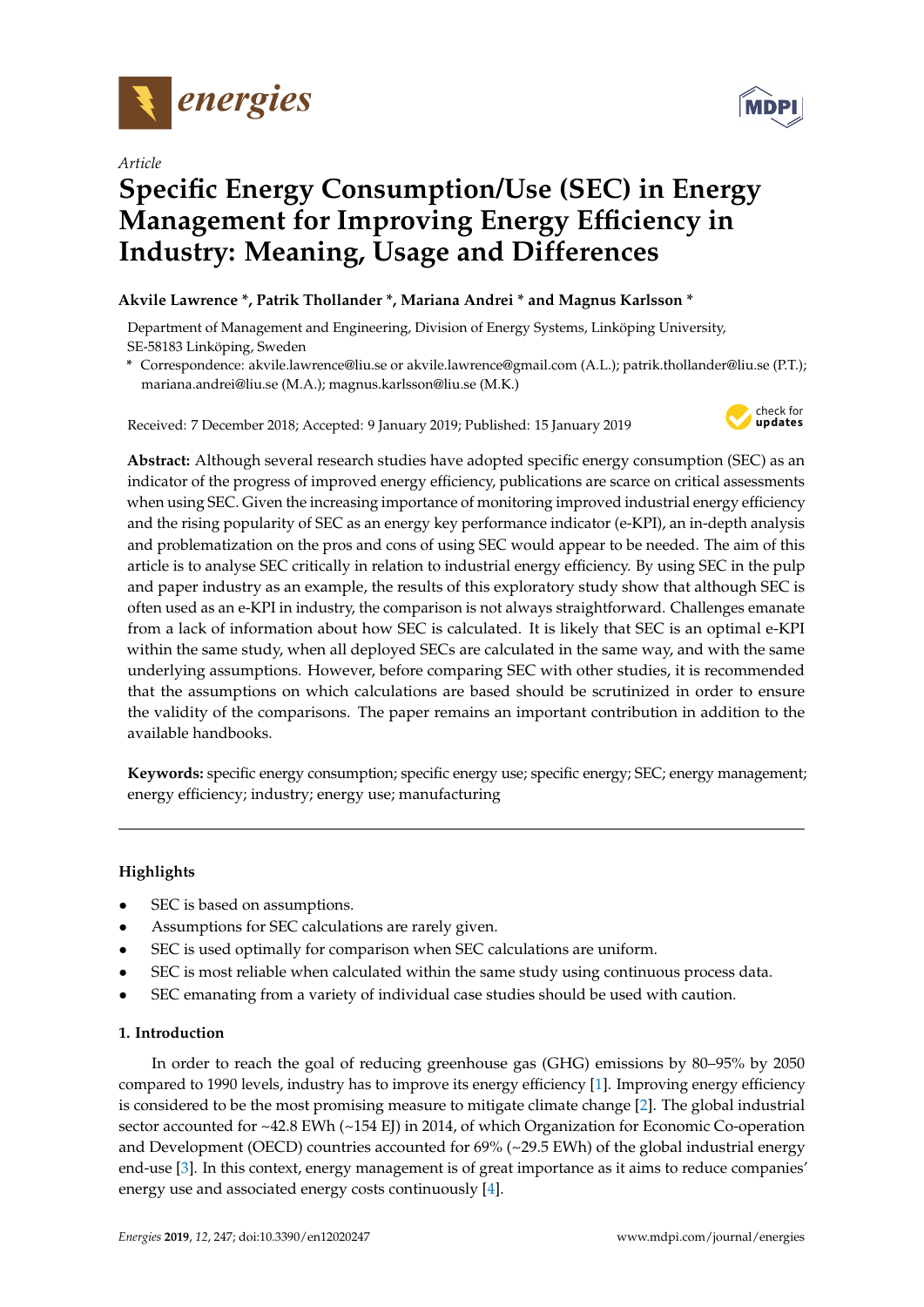As energy management is an important means by which to improve energy efficiency, the use of specific energy consumption (SEC) to identify potential improvements in energy efficiency is seen as an important instrument of energy management. Frequently, in both literature and international standards, SEC is used as an energy performance indicator to evaluate or measure the performance of energy efficiency. For example, Peng et al. [\[5\]](#page-19-4) used SEC to evaluate changes in energy efficiency in the Chinese pulp and paper industry (PPI) over the period between 1985 and 2010, and Lawrence et al. [\[6\]](#page-19-5) used SEC to investigate the possible effects of firm characteristics on energy efficiency in the PPI in Sweden. Furthermore, Fleiter et al. [\[7\]](#page-19-6) used SEC to study energy efficiency in the German PPI and to assess the potential for energy savings, while Farla et al. [\[8\]](#page-19-7) used SEC to portray changes in energy efficiency in the PPI. SEC is also used for benchmarking, although some concerns about SEC usage in benchmarking have been raised. Although the European standard on energy efficiency benchmarking (16231:2012) [\[9\]](#page-19-8) provides the methodology needed for collecting and analysing energy data for energy efficiency benchmarking, the standard barely problematizes the challenges involved in using SEC for this purpose. For instance, Farla et al. [\[8\]](#page-19-7) pointed out that "using the SECs from one country in a cross-country analysis may lead to distortions if the SECs for some of the products are relatively high (due to inefficient processes)" ([\[8\]](#page-19-7), p. 748). Another example is found in Laurijssen et al. [\[10\]](#page-19-9), where the authors used SEC to benchmark energy use at process unit level in the paper industry. Additionally, SEC can be used indirectly as in e.g., a study by Phylipsen et al. [\[11\]](#page-19-10), where SEC was used to calculate an energy efficiency index (EEI), i.e., the ratio between the actual SEC and the reference SEC to explore the impact when the best available technologies (BATs) are used.

Despite the widespread use of SEC as an indicator for energy efficiency, critical scientific papers on SEC seem—in the authors' opinion—to be almost lacking. Three exceptions are an in-depth review on energy efficiency including SEC written by Patterson [\[12\]](#page-19-11) and methodologies for international comparisons of energy efficiency by Phylipsen et al. [\[13\]](#page-19-12), both published more than two decades ago, and a recent study addressing industrial energy benchmarking in the PPI by Rogers et al. [\[14\]](#page-19-13). In summary, although several research studies have adopted SEC as an indicator for the progress of improved energy efficiency, publications on critical assessments when using SEC are scarce. But at the same time, the international standard on energy management systems (ISO 50006:2017) [\[15\]](#page-19-14) provides general principles and guidance on how a company can establish energy performance indicators and energy baselines for measuring its energy performance. Given the increasing importance of monitoring improved industrial energy efficiency and the rising popularity of SEC as an energy key performance indicator (e-KPI), an in-depth analysis and problematization of the pros and cons of using SEC would appear to be needed. The aim of this article is to critically analyse SEC in relation to industrial energy efficiency.

#### **2. Background**

The variable characterizing energy use per produced product and expressed as a ratio of thermodynamic units per physical unit is often referred to in literature as specific energy consumption (e.g., [\[8](#page-19-7)[,12](#page-19-11)[,16\]](#page-19-15)). The meaning of SEC is to portray how much energy is used for producing a unit of product. SEC is perhaps used due its convenience, i.e., the amount of energy can be directly reported per amount of product. Generally, SEC is calculated by dividing the amount of energy used with the amount of products. However, both, products and energy carriers are often chosen arbitrarily depending on the intended purpose of using SEC. For example, SEC can be calculated for the total amount of products or for individual products from the product mix. Similarly, SEC can be calculated for the total primary energy used or for specific energy carriers, e.g., how much electricity and heat separately has been used for producing a unit of product. SEC in international standards, such as e.g., ISO 50006:2017 [\[17\]](#page-19-16), is recommended for being used as an energy performance indicator, since SEC allows measurement of the energy performance and thus the performance of benchmarking. Benchmarking of energy use in industry is the process of comparing and evaluating energy performance, where SEC can be used for benchmarking at various levels: process, site, national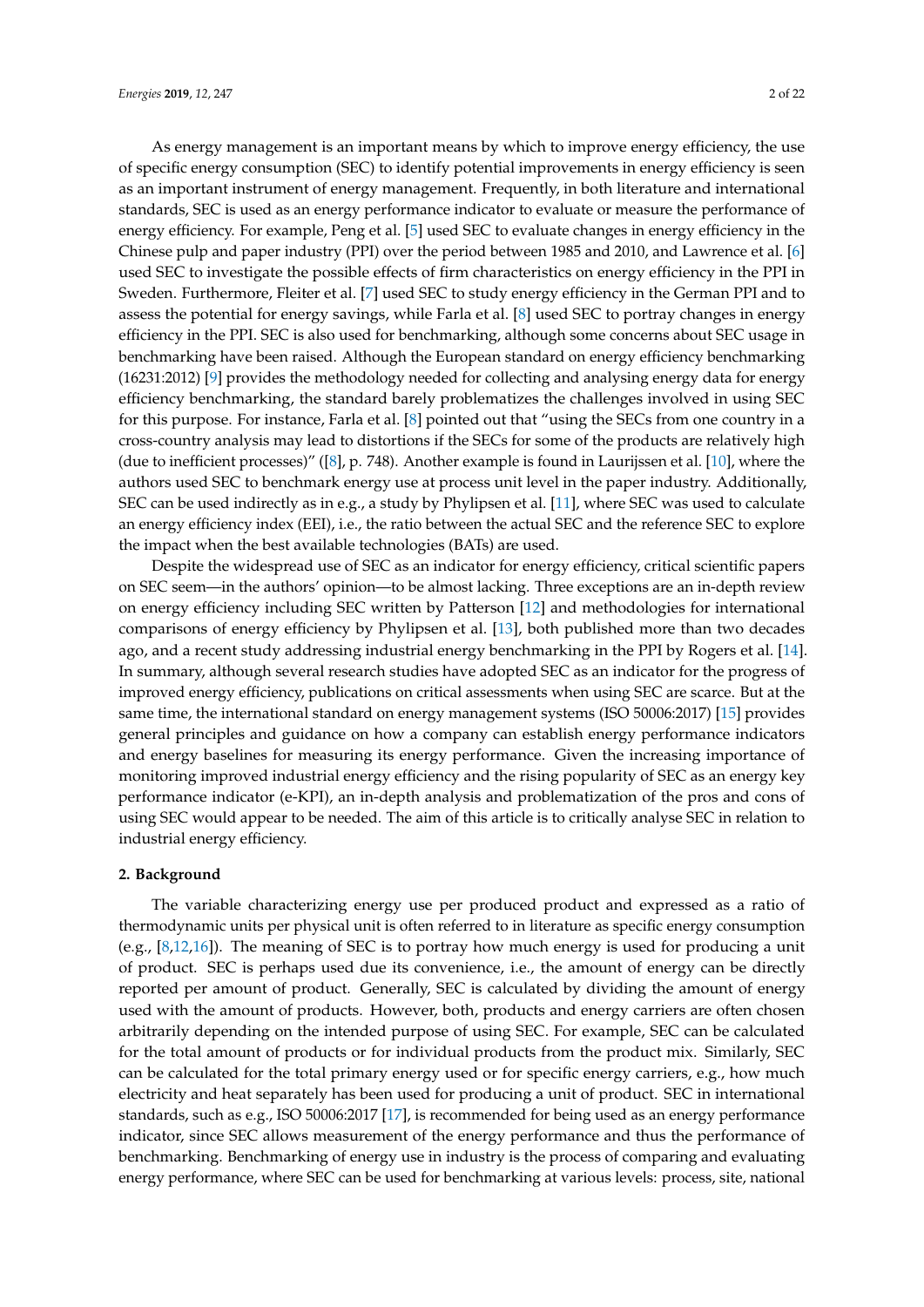and international benchmarking as in e.g., study by Andersson et al. [\[18\]](#page-19-17). Data for rough calculations of SEC is sometimes publicly available in larger companies' annual sustainability reports. Despite the convenience of using SEC, several challenges have been pointed out in the literature (Table [1\)](#page-2-0). Some solutions have also been presented. For example, Phylipsen et al. [\[11\]](#page-19-10) use ratios between the actual SEC and the sector-specific reference SEC—the energy efficiency index.

<span id="page-2-0"></span>**Table 1.** Examples of difficulties that have been cited in some of the references using specific energy consumption (SEC). DC—Developing countries.

| <b>Type of Difficulty</b>                                                                       | <b>Difficulties in Citations</b>                                                                                                                                                                                                                                                                                                                                                                                                                                                 | Reference         | Page |
|-------------------------------------------------------------------------------------------------|----------------------------------------------------------------------------------------------------------------------------------------------------------------------------------------------------------------------------------------------------------------------------------------------------------------------------------------------------------------------------------------------------------------------------------------------------------------------------------|-------------------|------|
| Availability of<br>information                                                                  | "Tracking of energy efficiency improvements in pulp and paper manufacturing<br>is difficult, because publicly available data on production, capacity and energy<br>use are limited. Additionally, some countries do not report biomass use for the<br>pulp and paper sector, which makes it difficult to get an accurate picture of the<br>sector's energy needs."                                                                                                               | $\lceil 3 \rceil$ | 42   |
| Availability of<br>information                                                                  | "Difficulties in finding relevant data are related to difficulties in comparing<br>production processes and end products."                                                                                                                                                                                                                                                                                                                                                       | $\lceil 8 \rceil$ | 755  |
| Complexity of integrated<br>processes                                                           | "One difficulty of finding a set of SECs for the best available techniques is the<br>fact that process steps in the pulp and paper industry are usually integrated.<br>Therefore it is difficult to attribute part of the total energy consumption to any of<br>the products."                                                                                                                                                                                                   | $\lceil 8 \rceil$ | 749  |
| Partitioning of products                                                                        | "The measurement of energy efficiency in terms of physical-thermodynamic<br>indicators is not as straightforward as it first appears because of the so-called<br>joint production or partitioning problem. This refers to the difficulty in allocating<br>one energy input to several outputs in an industry. [] The problem arises when<br>the energy input $(\Delta H)$ has to be allocated to the different outputs (tonnes) in<br>order to generate the desired indicators." | $[12]$            | 381  |
| Assumptions, definition<br>of final output, e.g., sold<br>products or all produced<br>products? | "  what constitutes a useful energy output. The definition of useful implicitly<br>requires some assignment of human values in order to define what is considered<br>to be a useful output."                                                                                                                                                                                                                                                                                     | $\vert$ 12        | 383  |
| Availability and quality<br>of information                                                      | "In general, availability of plant data from DCs is limited. [] Literature data<br>is scattered and problematic."                                                                                                                                                                                                                                                                                                                                                                | $[19]$            | 6663 |
| Variation over time and<br>among countries                                                      | "Comparing energy efficiency between countries is not straightforward because<br>of differences in economic structure. Also within a country, the economic<br>structure can change over time."                                                                                                                                                                                                                                                                                   | $[11]$            | 665  |

Additionally, there are general aspects affecting the SEC. The age of equipment and the plant itself are some of the aspects that can affect SEC. For example, although newer equipment tends to be more energy-efficient compared to older equipment, it can take a few years to optimize the new equipment after installing it [\[20\]](#page-19-19). The location of the plant can also have an effect on SEC, i.e., environmental conditions affect heat demand [\[20\]](#page-19-19). Additionally, the size of the plant, for example the width of the paper machine [\[20\]](#page-19-19) and the production rate  $(20,21)$ , are also variables that affect SEC.

Some of the challenges regarding SEC are also faced by other energy use related fields, e.g., when calculating energy returned on energy invested (EROI) (e.g., [\[22–](#page-19-21)[27\]](#page-20-0)).

Regarding benchmarking, different levels of analysis require different amounts of data. Generally, the more detailed benchmarking is, the more data is required [\[28\]](#page-20-1). SEC is one of the methods used for energy benchmarking at multi-national level, national/regional level, site level and process level, where SEC has been used most frequently in benchmarking studies at process level according to the results presented by Andersson et al. [\[18\]](#page-19-17). Further, the current average SEC is the preferred indicator for information about energy efficiency at regional or country level, provided that adequate data is available (according to [\[19\]](#page-19-18)).

#### <span id="page-2-1"></span>**3. Data and Methods**

This article was inspired by the authors' own experiences of using SEC to research industrial energy efficiency and can, therefore, be said to be explorative in nature. Specifically, this article was inspired by experiences while studying SEC to research industrial energy efficiency and factors tending to affect the energy efficiency as well as by research addressing energy management and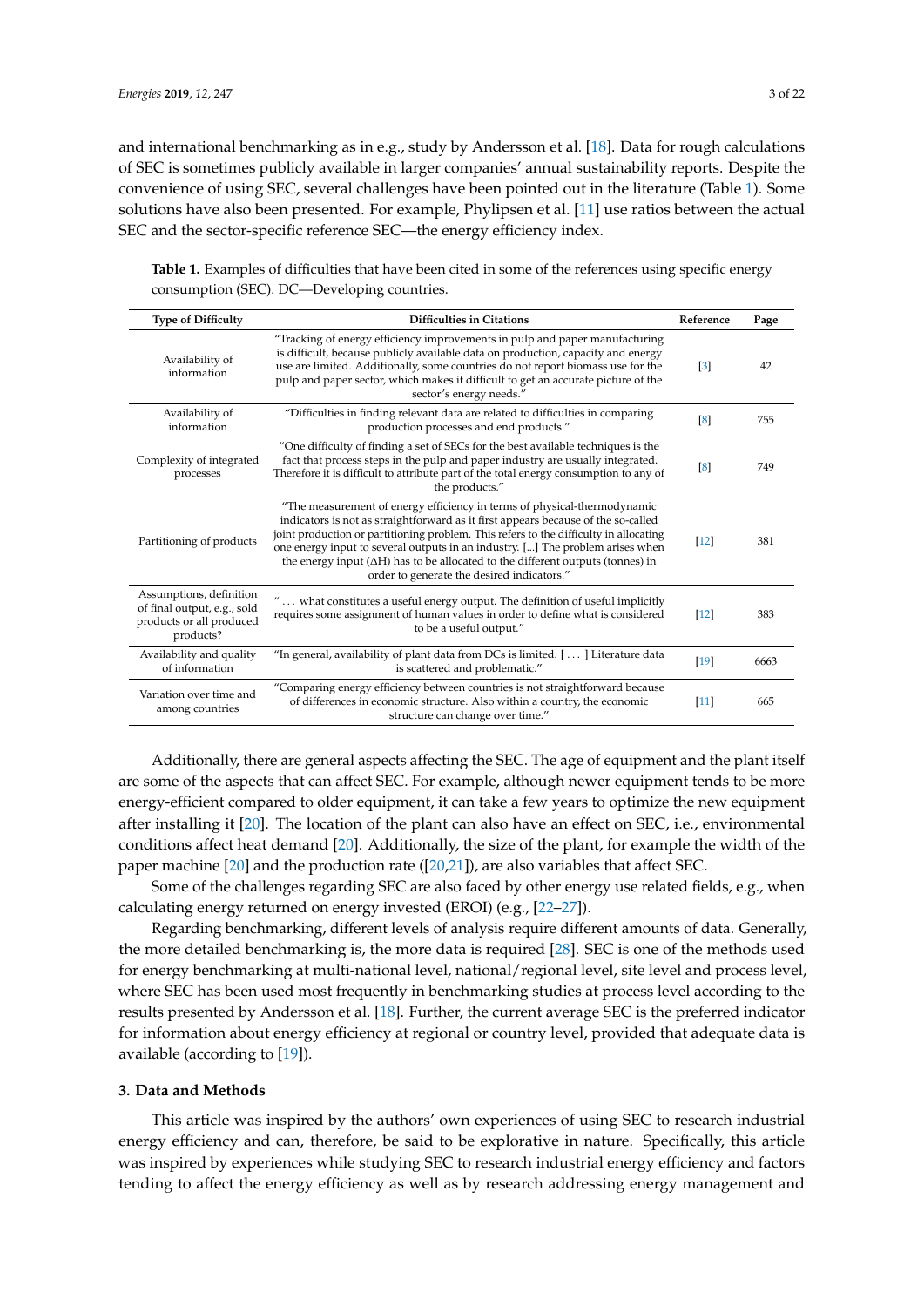energy efficiency, where SEC is commonly used as an e-KPI. Examples of how many and what type of companies that have been studied in the PPI are 48 pulp and paper mills in Sweden 2006–2015 [\[6\]](#page-19-5) and 40 pulp and paper mills in Sweden [\[29\]](#page-20-2). Examples of other industrial companies that have been studied are 27 foundries in Sweden [\[30\]](#page-20-3), 65 foundries in Europe ([\[31,](#page-20-4)[32\]](#page-20-5)), 23 iron and steel mills in Sweden [\[33\]](#page-20-6), 21 industrial companies in Sweden [\[34\]](#page-20-7), 11 sawmills [\[18\]](#page-19-17), and 8 manufacturing firms in Sweden [\[35\]](#page-20-8). A database containing data about the use of individual energy carriers and individual pulp and paper products by individual PPI mills in Sweden since 2002 is used, among others studying SEC, for [\[6\]](#page-19-5). The rest of the named studies were conducted by collecting data by questionnaires and/or interviews as well as complementing by data from databases in some studies.

The results are based on a literature search using Linköping University Library's literature search system—UniSearch—that was described in detail in Lawrence et al. [\[36\]](#page-20-9). UniSearch contains publications that also available through the Web of Science, Scopus, ScienceDirect, etc. In brief, SEC was searched for within those studies that primarily addressed energy management in the pulp and paper industry. Additionally, the snowball method was applied, whereby e.g., publications that referred to other studies using SEC were also included. The literature search was limited to English-language, peer-reviewed, full-text literature accessible via UniSearch in November 2018. In addition to the scientific review, several standards were reviewed in relation to the meaning and usage of SEC as an energy performance indicator: SS-ISO 50001:2011 (energy management systems [\[15\]](#page-19-14)), SS-ISO 50006:2017 (energy management systems—measuring energy performance using energy baselines (EnB) and energy performance indicators (EnPI) [\[17\]](#page-19-16)), SS 16212:2012 (energy efficiency and savings calculations, top-down and bottom-up methods [\[37\]](#page-20-10)) and SS 16231:2012 (energy efficiency benchmarking methodology [\[9\]](#page-19-8)).

SEC in the PPI has been used as an example to illustrate the differences in SEC. The PPI was chosen as an example because it is one of the five most energy-intensive industries globally [\[3\]](#page-19-2). In fact, the PPI may account for as much as 5.6% of the global industrial energy end-use [\[3\]](#page-19-2). With today's attempts to achieve a sustainable circular economy, and given the renewable nature of the resources for production, pulp and paper production is likely to increase. Additionally, the PPI is facing challenges in terms of remaining competitive, where the energy efficiency improvement is seen as one of the most effective strategies for remaining competitive in some countries (e.g., [\[38\]](#page-20-11)).

In this study, when needed, primary energy factors (PEFs) and SEC were calculated by dividing the sum of gross electricity produced plus imported/exported electricity, by net electricity used in the country (e.g., [\[6\]](#page-19-5)). If the SEC in the references was given in units other than the GWh/kt, then the units were converted. Additionally, when the use of energy carriers was given in the references, e.g., use of electricity and heat, then the usage of the primary energy was calculated by using 2.5 as the PEF. PEF of 2.5 means that the generating efficiency for final energy carrier is 40% and implies that 2.5 units of primary energy carriers generate 1 unit of final energy carrier, e.g., electricity. In this study we presented PEF, therefore, if final energy generating efficiency was presented in a reference, such as that the efficiency for generating electricity was 40% in ref. [\[8\]](#page-19-7), it was recalculated to PEF. In cases where the total energy used was already presented in the references without specifying the PEF used to calculate it, not specified (n.s.) is noted.

#### **4. Results and Discussion**

#### *4.1. The Meaning of Specific Energy Consumption (SEC)*

SEC is a widespread term used by international energy agencies, e.g., [\[3\]](#page-19-2), and in research studies, e.g., [\[38\]](#page-20-11). Nevertheless, energy can only be converted from one form to another or transferred among systems, and cannot be destroyed or created ([\[39,](#page-20-12)[40\]](#page-20-13)). According to the first law of thermodynamics: "Although energy assumes many forms, the total quantity of energy is constant, and when energy disappears in one form it appears simultaneously in other forms" ([\[39\]](#page-20-12), p. 22). Thus, energy cannot be "consumed" as such. It is the exergy, i.e., the measure of the quality and quantity of energy, that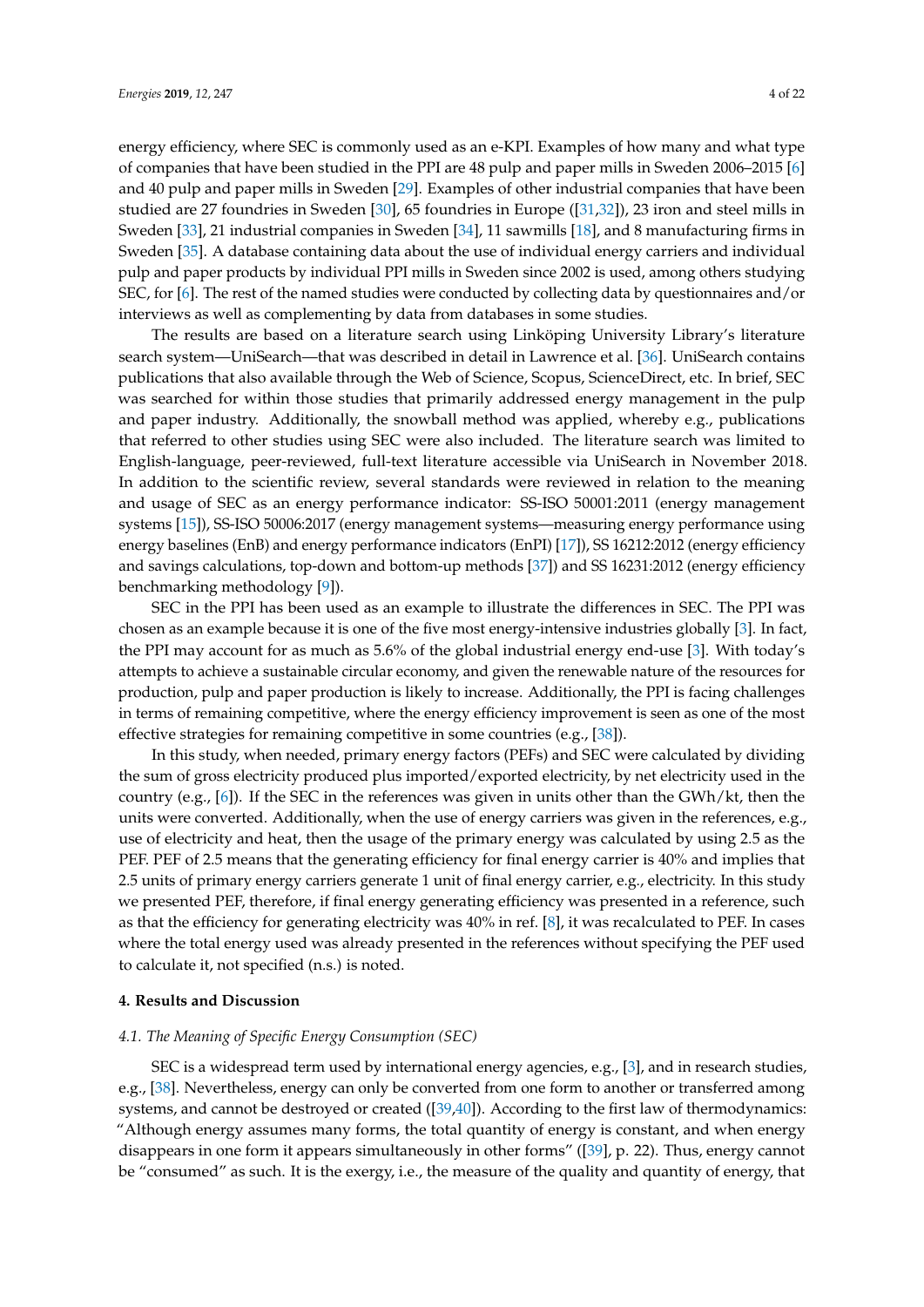is available for use [\[40\]](#page-20-13). However, exergy is rarely, if at all, mentioned in the literature addressing energy management and using SEC. Instead, the same variable expressed in thermodynamic units per physical units is most often referred to as specific energy consumption. The wording of the term can be misinterpreted, because it is the exergy that is used during the process—the part of the energy that is available to be used for work. Some studies refer to the same term as "typical energy demand", e.g., power demand and heat demand per paper grade [\[38\]](#page-20-11) or SEC—specific energy demand [\[41\]](#page-20-14). In conclusion, it would be better to use the thermodynamically correct names, i.e., specific exergy consumption or specific energy use. Nevertheless, although specific exergy consumption and specific energy use are thermodynamically correct, it could be possible in theory that the change of names could cause some unforeseen/unintended challenges.

#### *4.2. Calculations of SEC*

Generally (e.g.,  $[8]$ ), SEC is calculated as a ratio of energy used for producing a product:

$$
SEC = \frac{Energy used}{Product's amount} \tag{1}
$$

Units are seemingly chosen arbitrarily depending on the intended usage of SEC, e.g., GJ/t for heat (e.g., [\[10\]](#page-19-9)), and GWh/kt for electricity (e.g., [\[6\]](#page-19-5)). When calculating the total energy, including electricity and heat, units are also chosen arbitrarily depending on the purpose of the study. For example, GJ/tonne as in e.g., [\[8,](#page-19-7)[10\]](#page-19-9), while Lawrence et al. [\[6\]](#page-19-5) used GWh/kt because some of the large companies also used GWh/kt for their SEC in their annual reports (e.g., [\[42,](#page-20-15)[43\]](#page-20-16)).

Calculation of SEC as presented in the Equation (1) is generic, meaning that generally SEC is calculated as a ratio between the energy used and a unit of product. However, Equation (1) can be modified if needed for specifying the type of energy carriers and/or product. For example, Farla et al. [\[8\]](#page-19-7) calculated SEC for one single individual product for one single individual process as:

$$
SECx = \frac{Ex}{Px}
$$
 (2)

In Equation (2), Ex—the energy use of the single individual manufacturing process x and Px—physical unit of a single individual product x. Meanwhile aggregated SEC (SECagg) for a group of products, e.g., for a sector, can be calculated as a ratio of the sum of all the energy used with the sum of all the products produced, providing the production output has the same composition during the time that is to be compared [\[8\]](#page-19-7):

$$
SECagg = \frac{\sum E}{\sum P}
$$
 (3)

In Equation (3), ∑E—sum of all the energy used and ∑P—sum of physical units of all products. Following the principles of Equations (1)–(3), in order to evaluate the usage of individual energy carriers for individual products or a sum of products the individual energy carriers can be used instead. For instance De Beer et al. [\[16\]](#page-19-15) calculated SEC for electricity and SEC for heat. Furthermore, Laurijssen et al. [\[10\]](#page-19-9), calculated specific primary energy use by a process unit:

$$
SECpr = \frac{Epr}{P}
$$
 (4)

In Equation (4), Epr—the total annual primary energy used by a process unit and P—the annual amount of products processed by the specific process unit.

Generally, energy use is related to weight units of an air-dried product, which is assumed to consist of 90% oven-dry pulp and 10% water content, even if the actual conditions vary in different environments [\[44\]](#page-20-17). The majority of the studies that have used SEC neither mentioned anything about the moisture content nor correction for the moisture content. The exception was a study at process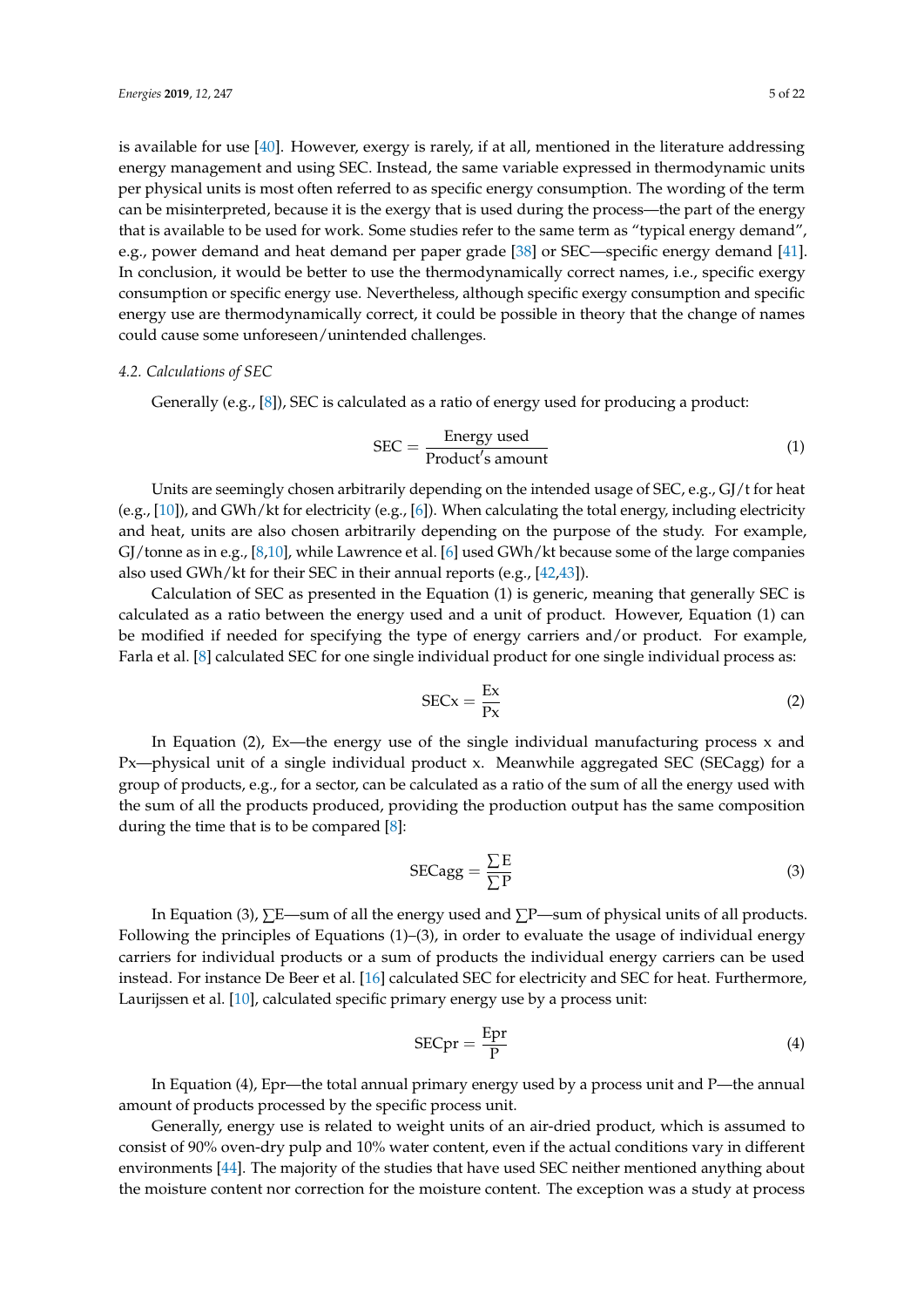level presented by Laurijssen et al. [\[10\]](#page-19-9) that the SEC values for sections pre- and after drying were showed in units of absolute dry end product not in units of absolute dry product that was processed for comparing the two dryers.

Calculations of both of the variables "energy" and "product" are based on assumptions. Roughly speaking, the variable "product" relies on several assumptions. One of the assumptions regards the definition of "product"—is it product sold, i.e., all the produced products minus the products of inadequate quality that could not be sold, or is it all the products produced including the products of inadequate quality to be sold? For example, during the production of paper, e.g., when changing from the production of one paper grade to another or when a paper web breaks, some paper that was produced can be classified as internal waste due to inadequate quality [\[10\]](#page-19-9). The internal waste can be re-pulped, which could eliminate or minimize material waste. Nevertheless, the energy that was used for the production of paper of inadequate quality has been wasted [\[10\]](#page-19-9). Another example is assumptions originating from the challenges involved in dealing with partitioning of the products, i.e., joint production could cause difficulties in allocating how much energy was required for one specific product [\[12\]](#page-19-11). It is possible that this problem can be overcome by individual factories having access to e.g., continuous data, however such data is rarely—if ever—all available to external parties [\[12\]](#page-19-11).

Furthermore, uncertainties in energy use because of variations in the analysed system boundaries can also be a challenge. For example, when benchmarking at process level, uncertainty can originate from a lack of clarity about whether only the energy used by the main equipment is included in the analyses. According to Laurijssen et al. [\[10\]](#page-19-9), it is often the case that only the energy used by the main equipment is included and that used by auxiliary equipment is excluded, even though the auxiliary equipment (e.g., pumps, peripheral systems for water) also uses energy and is needed in production. For example, >50% of the electricity used for drying pulp can be used for pumping [\[20\]](#page-19-19). Furthermore, according to Thollander et al. [\[45\]](#page-20-18), the primary energy use is a function of the sum of the production processes and the product-dependent support processes' energy use per product multiplied by the number of products, plus the support processes' energy use. This ax + b function also tells us that the primary energy use is a function of the number of products, but also consists of a base load. This function differs tremendously between different types of companies, where for example a non-energy intensive mechanical engineering company may have support process-related base load energy use of 70–80% on an annual basis, while the same figure for an energy-intensive pulp mill might be few percent in comparison to the energy used, depending on production. Consequently, differences in how to set system boundaries can make the benchmarking of similar processes between different studies challenging. The studied system boundaries for calculating SEC varied substantially in the studies presented in Tables. Generally, the precision of the boundary description tended to increase the more detailed the intended benchmarking by using SEC such as in benchmarking at process level. Namely, detailed descriptions were common while studying SEC at process level, as in e.g., refs. [\[10\]](#page-19-9) or [\[7\]](#page-19-6), whereas for national and international comparison general description such as e.g., PPI in the country when studying SEC at national level without mentioning whether energy was used for not directly production-related processes such as support processes e.g., [\[6](#page-19-5)[,46\]](#page-20-19).

Regarding the total amount of energy, uncertainty comes from using energy from non-primary energy carriers, such as electricity. Since electricity is not a primary energy source, in order to calculate the total energy used, the amount of electricity needs to be multiplied by the primary energy factor (PEF). For example, the fixed PEF in Europe is 2.5 and emanates from the European Energy Efficiency Directive [\[47\]](#page-20-20). Using fixed PEF is convenient, but actual PEFs are directly related to country- and year-specific conditions which can deviate from the fixed PEF. This is due to the fact that PEFs tend to vary over time depending on the mix of energy carriers that were used to produce electricity specifically for individual countries. Using the fixed PEF has been criticized by e.g., [\[47\]](#page-20-20). PEF converts the usage of non-primary energy carriers such as electricity to the usage of primary energy carriers. PEF is the ratio of primary energy use with the final energy use [\[48\]](#page-20-21), and can be shown as in [\[45\]](#page-20-18). In Sweden, for example, the annual gross electricity, which is a non-primary energy carrier, production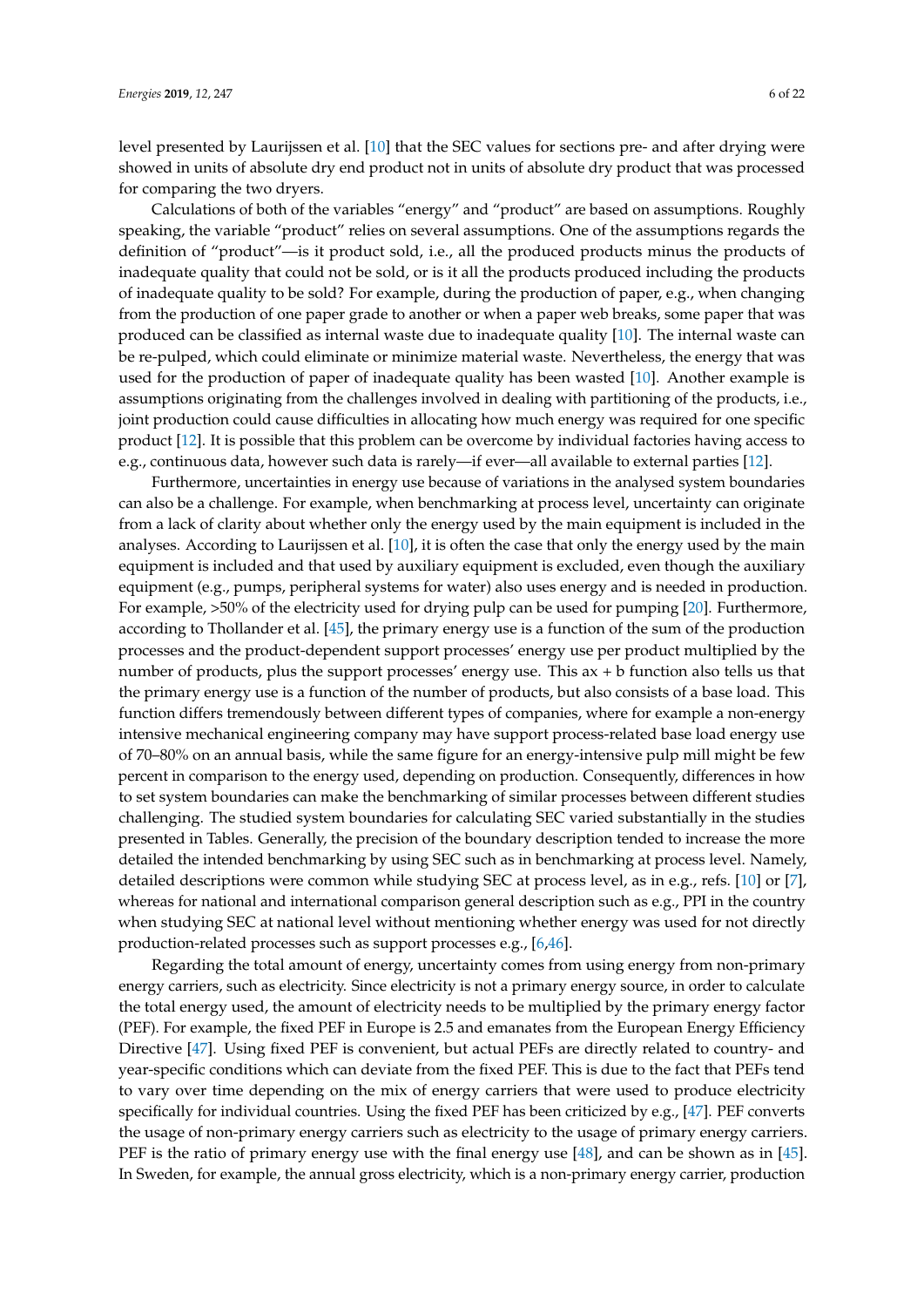was calculated as the sum of annual electricity production from e.g., hydropower, nuclear power and imported electricity, minus exported electricity, and then divided by the net electricity used by all sectors in the country [\[6\]](#page-19-5). Calculations for the Swedish example were conducted using the Swedish Energy Agency's data [\[49\]](#page-20-22). PEF results for Sweden are presented in Table [2,](#page-6-0) and show that the PEF for Sweden was lower than the fixed PEF in Europe (2.5) over the period from 2002 to 2015, i.e., 1.61–1.95 (Table [2\)](#page-6-0).

**Table 2.** Primary energy factor (PEF) for Sweden over the period from 2002 to 2015.

<span id="page-6-0"></span>

|     |  |  | Years 2002 2003 2004 2005 2006 2007 2008 2009 2010 2011 2012 2013 2014 2015 |  |  |  |  |  |
|-----|--|--|-----------------------------------------------------------------------------|--|--|--|--|--|
| PEF |  |  | 1.84 1.84 1.95 1.88 1.79 1.79 1.79 1.61 1.65 1.69 1.78 1.80 1.78 1.78       |  |  |  |  |  |

Hence, PEFs also differ among individual countries, e.g., according to Wilby et al. [\[47\]](#page-20-20), the PEF is 3.4 for France, 1.4 for Norway and 2.9 for Poland. Differences in SEC between countries contribute to further uncertainties in regard to calculating SEC. If the exact assumptions and calculations are not presented when comparing studies from different countries, SECs need to be recalculated uniformly.

Even though it is possible that in some cases energy carriers with PEF of 1 can be used, the knowledge of how PEF affects SEC is important when comparing the SEC with that from studies with PEF of energy carriers not equal to 1. For instance, when evaluating changes in SEC over time that includes time with PEF for not all energy carriers being equal to 1.

For example, the average PEF for Sweden over the period 2002–2015 is 1.78, which makes the fixed PEF of 2.5 about 1.4 times higher. When the same data is used to calculate SEC for the total energy, the results show that the fixed PEF of 2.5 gives ~11% higher SEC for total energy for pulp mills and ~15% higher SEC for total energy for paper mills (Table [3\)](#page-6-1).

| Variables                       | Pulp Mill | Paper Mill |
|---------------------------------|-----------|------------|
| Steam use (GWh/kt)              | 4.28      | 2.33       |
| Electricity use (GWh/kt)        | 0.85      | 0.76       |
| Total energy, when $PEF = 1.78$ | 5.80      | 3.70       |
| Total energy, when $PEF = 2.5$  | 6.40      | 4.20       |

Difference in SEC for total energy  $\frac{8}{2}$  11.00 15.00

<span id="page-6-1"></span>**Table 3.** Specific individual energy carriers' use and specific total energy use, calculated using PEF 1.78 and 2.5. Specific individual energy carriers' use has been calculated from Farahani et al. [\[50\]](#page-21-0).

In summary, PEF differs, whereby a difference of 1.4 for one non-primary energy carrier can alone lead to ~11–15% difference in SEC. Therefore, it is recommended to describe what PEF have been used and how the PEF were calculated as well as to scrutinize what PEF in other studies were used for assuring the validity of the comparisons among SEC from different studies and for correctly evaluating sources for variation of SEC.

#### *4.3. SEC in International Standards*

ISO 50001:2011 (standard on energy management systems—requirements with guidance for use [\[15\]](#page-19-14)) specifies that an organization should identify the relevant energy performance indicators for monitoring and measuring its own energy performance, and that those indicators should be reviewed and compared to the appropriate energy baseline. Organizations shall establish, implement and maintain energy objectives and targets, as well as appropriate timeframes for their achievement, considering all the legal requirements, significant energy uses and opportunities for improving energy performance as identified in the energy review [\[15\]](#page-19-14).

ISO 50006:2017 [\[17\]](#page-19-16) provides instructions on how energy performance indicators (EnPIs) and energy baselines (EnBs) are established, used and maintained in the process of measuring energy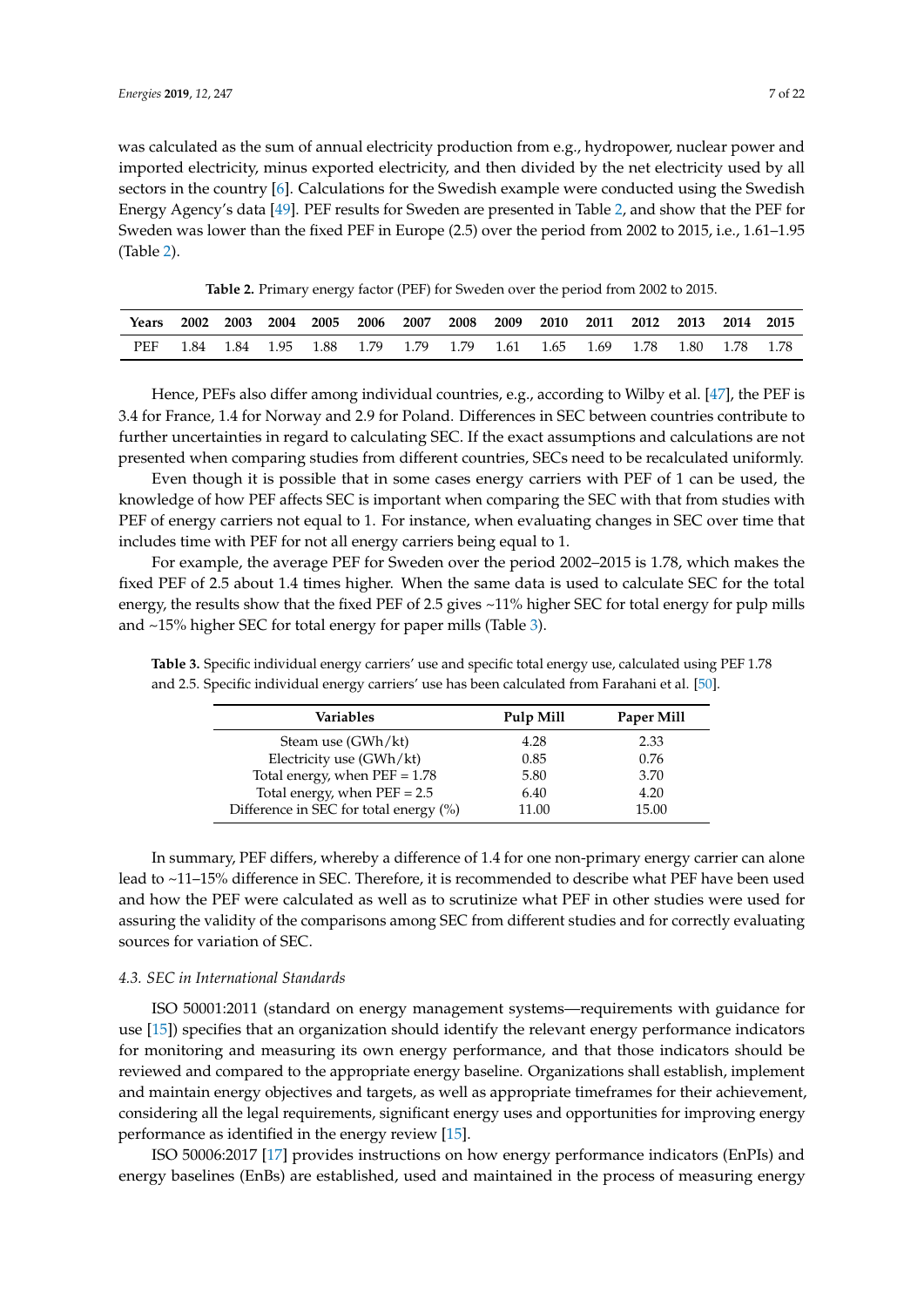performance within an organization, and how to determine whether the energy performance meets the targets set by the organization. Energy performance is understood as the "measurable results related to energy efficiency, energy use" [\[17\]](#page-19-16). When establishing EnPIs, different characteristics of the energy use, such as base load (e.g., fixed energy use) and variable loads, affected by production, occupancy, weather and other factors, should be taken into consideration. The energy performance can be influenced by different variables (weather conditions, production parameters, operating hours and operating parameters) and by static factors connected to changing business conditions such as market demand, sales and profitability. The relevant variables that can influence the energy performance should be defined, quantified and isolated in terms of significance (ranging from no influence or little influence to significant). The organization sets quantitative references, meaning EnBs for each EnPIs in order to compare EnPIs values over time and to quantify the changes in energy performance. The results of energy performance can be expressed in SEC (e.g., kWh/unit), and when multiple forms of energy are used, conversion to a common unit of measure should be performed in such a way that the conversion process includes the total energy used and the losses. When comparing energy performance results, it is recommended that the EnPI and its corresponding EnBs are normalized by modifying the energy data so that the changes in relevant variables which affect energy performance are considered and the comparison is carried out under equivalent conditions [\[17\]](#page-19-16).

According to SS-EN 16231:2012 (standard [\[9\]](#page-19-8) on energy efficiency benchmarking methodology), when aiming to evaluate and compare performance between or within different entities, the performance data of comparable activities should be collected and analysed. This is basically the process of benchmarking, and different types exist, from internal benchmarking, which involves a comparison of energy performance at different locations within the same organization, to external benchmarking, which can be used to establish a series of EnPIs for either an installation or a product, within the same sector. Benchmarking boundaries should be clearly defined and limited to the process installation, facility, product, building or organization in such a way that the correction factors (e.g., weather conditions, product or service and associated technology, production level and quality of feed stock used) will be applied as little as possible. In energy efficiency benchmarking, the energy use of processes with the same output is assessed, and comparability of processes can be achieved in exceptional cases by the use of correction factors, i.e., well-defined adjustments of the SEC. In energy efficiency benchmarking, SEC is used as an indicator of energy use per (physical) unit of output, and the output can be a product, an activity or a service, e.g., GWh per kt of paper, GJ per tonne of steel, annual kWh per m<sup>2</sup>, or kWh per full-time employee [\[9\]](#page-19-8).

SS-EN 16212:2012 (standard [\[37\]](#page-20-10) on energy efficiency and savings calculations, top-down and bottom-up methods) also defines SEC as the energy use per physical unit of output, and describes it at subsector level and relates the annual energy use to annual physical production. It connects the total energy use to the number of systems, in this case the equivalent of mean yearly energy use per system, e.g., GWh per kt of paper, GJ per tonne of steel, kWh per m<sup>2</sup> of dwelling, kWh per refrigerator or L/100 km for vehicles. The change in SEC value over time is used as an energy efficiency indicator for top-down energy savings calculations, as it relates the energy use to a physical output or to the number of systems using energy.

When carrying out a top-down savings calculation, energy indicators will be selected and used. The choice of energy savings indicators starts with the definition of energy savings, which is dependent on the types of drivers (economic, technical or behavioural factors) behind the changes in energy use. When technical efficiency is assessed, SEC per physical unit is calculated. The steps for performing a general calculation of top-down energy savings are: definition of indicator types, calculation of indicator values and calculation of energy savings per indicator. Examples of SEC usage as indicators for these calculations are: (i) SEC at sub-sector level, which relates energy use to physical production (e.g., GWh/kt paper, MJ/tonne of steel, etc.) for a given period, usually a year; and (ii) SEC for energy using systems, which relates total energy use for specific systems to the number or size of systems.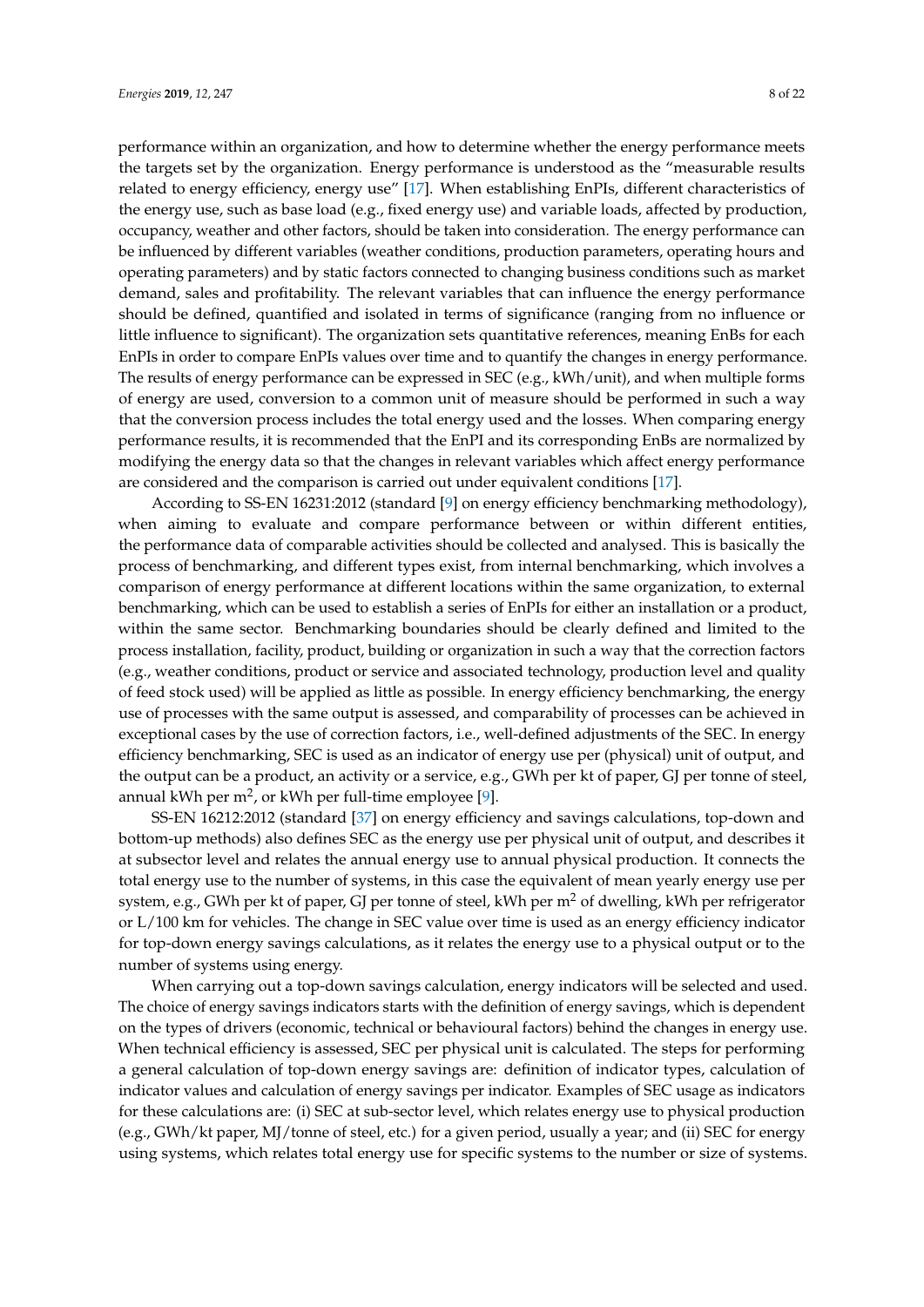The annual energy use may be normalized, meaning that it can be corrected for yearly deviations from average climate that influence energy use and include heating and space cooling.

The value for SEC indicators is calculated using the formula below, where the normalized energy use (NEC) is divided by the driver quantity (DV) for the year t [\[37\]](#page-20-10):

$$
IND(t) = \frac{NEC(t)}{DV(t)}
$$
\n(5)

where IND is indicator value, NEC is normalized energy use, DV is quantity for driver and t is year of evaluation.

The change in SEC indicator value is calculated as follows [\[37\]](#page-20-10):

$$
CIND = IND(t_0) - IND(t)
$$
 (6)

where CIND is change in indicator value, IND is indicator value,  $t_0$  is base year and t is year of evaluation.

The energy savings per indicator are calculated as the change in indicator value multiplied by the driver quantity in the year of evaluation, as in the formula below [\[37\]](#page-20-10):

$$
ESPI = [IND (t0) - IND (t)] \times DV(t)
$$
 (7)

where ESPI is energy savings per indicator, IND is indicator value, DV is quantity for driver,  $t_0$  is base year and t is year of evaluation.

When calculating energy savings for the industrial sector, SEC for energy-intensive industries is calculated as follows [\[37\]](#page-20-10):

$$
SEC = \frac{Final energy use of the branch}{Production measured in physical units (e.g., kt)}
$$
 (8)

As can be seen, SEC is presented and recommended as an energy performance indicator for energy efficiency and the formula presented is basically the same in all the reviewed standards. Practical guidance on the usage of SEC is presented, but more analysis on the challenges and usage of SEC is required. The calculations of SEC in the reviewed articles comply with the calculations recommended by the international standards. Additionally, the studies using SEC confirm that the usage of SEC also complies with the requirement to measure energy efficiency.

#### *4.4. SEC Usage for Benchmarking*

In summary, according to the literature (e.g., [\[28](#page-20-1)[,51\]](#page-21-1)), the relationship between the amount of data and the precision of the identification for improvements can be as illustrated in Figure [1.](#page-9-0) In other words, the more disaggregated the level of benchmarking is, the more data is required [\[28\]](#page-20-1). For example, international benchmarking can be used to identify the potential for improved energy efficiency, but cannot specify where exactly the energy efficiency improvement measures can be found [\[51\]](#page-21-1). However, benchmarking at process level could identify such energy saving opportunities [\[51\]](#page-21-1). Notably, international benchmarking is generally challenging due to differences between the sectors, economic structure of the countries, etc.  $([11,28])$  $([11,28])$  $([11,28])$  $([11,28])$ . In agreement, the reviewed studies confirmed that the more disaggregated the level such as e.g., process level, the more precision was required and given (e.g., [\[7,](#page-19-6)[10,](#page-19-9)[16\]](#page-19-15)), whereas the more aggregated the level of benchmarking, the lower the precision (e.g., [\[6\]](#page-19-5)). Some studies addressed one levels of benchmarking within their study (e.g., with the same study, e.g., [\[7](#page-19-6)[,10](#page-19-9)[,16\]](#page-19-15)), whereas some of the other studies using SEC performed benchmarking at several levels within the same study (e.g., [\[52\]](#page-21-2)).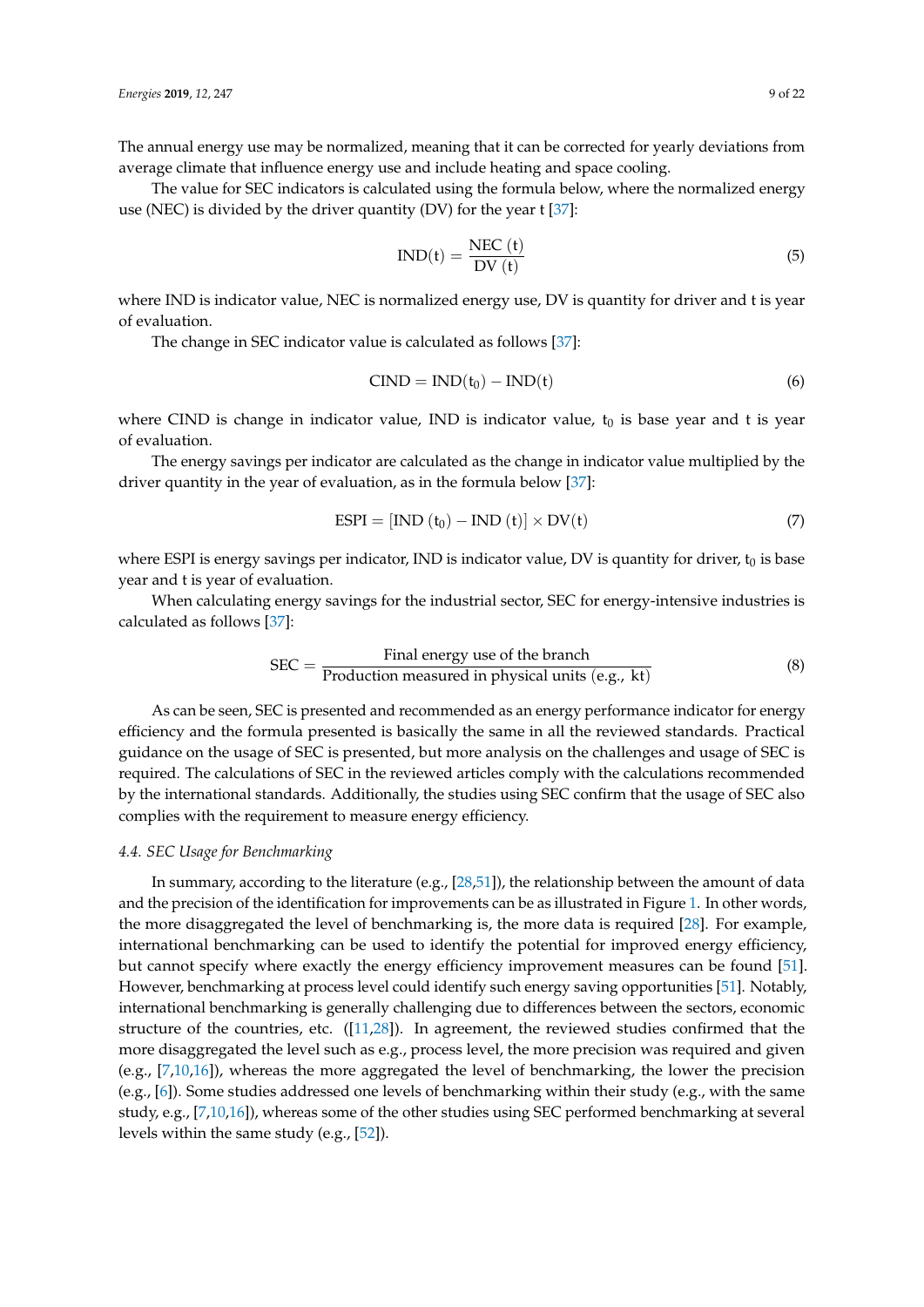<span id="page-9-0"></span>

**Figure 1.** Trend in the relationship between the amount of data and the precision of identification for improvements according to literature (e.g., [28,51]). improvements according to literature (e.g., [\[28](#page-20-1)[,51\]](#page-21-1)).

uncertainties when benchmarking at international level come from data on a highly aggregated level, such as when applying the total annual energy used without further explanations and specifications (see e.g., Table [1\)](#page-2-0). For example, SEC can be higher or lower for an entire PPI depending on the dominant type of the mill, i.e., pulp mills, paper mills, integrated pulp and paper mills, etc. The types of products that the various mills produce can also affect SEC. The decision on whether to use only direct process data or to include other data, e.g., energy used for waste water treatment, support  $\alpha$  direct processes deata, or to influence  $\frac{\text{CEC}}{\text{E}}$ , examples of  $\frac{\text{ECC}}{\text{E}}$  are processed in Table 4. processes, etc., also influences SEC. Examples of SEC are presented in Table 4. processes, etc., also influences SEC. Examples of SEC are presented in Table [4.](#page-9-1) Additionally, due to the uncertainties that can originate from the usage of different PEFs, more

| <b>Total Energy</b><br><b>Energy Used by</b><br>(GWh/kt) |       | PEF  | Region                                                                 | Reference        | Year                 | Source for SEC                   |
|----------------------------------------------------------|-------|------|------------------------------------------------------------------------|------------------|----------------------|----------------------------------|
| <b>PPI</b>                                               |       |      |                                                                        |                  |                      |                                  |
| PPI                                                      | 16.70 | n.s. | India                                                                  | $[53]$           | 1987                 | From literature                  |
| PPI (processes)                                          | 9.33  | n.s. | <b>USA</b>                                                             | $\sqrt{54}$      | 1994                 | From literature                  |
| <b>PPI</b>                                               | 14.20 | n.s. | India                                                                  | [53]             | 2002                 | From literature                  |
| <b>PPI</b>                                               | 11.10 | n.s. | India                                                                  | $\sqrt{53}$      | 2009                 | From literature                  |
| PPI                                                      | 6.40  | n.s. | Best available<br>technologies (BAT)                                   | $[53]$           | 2016                 | From literature                  |
| PPI (average)                                            | 3.86  | ~1.7 | Sweden                                                                 | $\left[6\right]$ | average<br>2006-2016 | Calculated from<br>official data |
| Pulp mills                                               |       |      |                                                                        |                  |                      |                                  |
| Pulp mill                                                | 4.23  | ~1.7 | Sweden                                                                 | $\left[6\right]$ | average<br>2006-2015 | Calculated from<br>official data |
| Paper mills                                              |       |      |                                                                        |                  |                      |                                  |
| Paper industry                                           | 6.23  | n.s. | <b>USA</b>                                                             | $[46]$           | 1981                 | From literature                  |
| Paper mill                                               | 3.90  | 2.50 | Organization for<br>Economic<br>Co-operation and<br>Development (OECD) | 55               | 2001                 | From literature                  |
| Paper mill<br>(Average)                                  | 4.39  | ~1.7 | Sweden                                                                 | [6]              | average<br>2006-2016 | Calculated from<br>official data |
| <b>Integrated mills</b>                                  |       |      |                                                                        |                  |                      |                                  |
| Integrated mills                                         | 2.95  | ~1.7 | Sweden                                                                 | $\left[6\right]$ | average<br>2006-2017 | Calculated from<br>official data |

<span id="page-9-1"></span>specified in the references and was therefore recalculated as presented in Section [3.](#page-2-1) **Table 4.** Examples of SEC for the pulp and paper industry (PPI). "n.s." means that the PEF was not

(Average 2006–2017) 4.39 % average 2006–2017) 4.39 % average 2006–2017 (Average 2006–2017) 4.39 % average 2006 When comparing the results from other studies, it is not always clear what a certain SEC covers de facto depending on the choice of wording. For example, "pulping" is used to describe the process used<br>" "to free fibres in wood from lignin that binds these fibres together, and then to suspend the fibres in water into a slurry suitable for paper making" ([\[56\]](#page-21-6), p. 14). For example, the SEC of "pulping chemical" is 1.48 GWh/kt in [\[54\]](#page-21-4) and probably refers only to the pulping process according to the definition above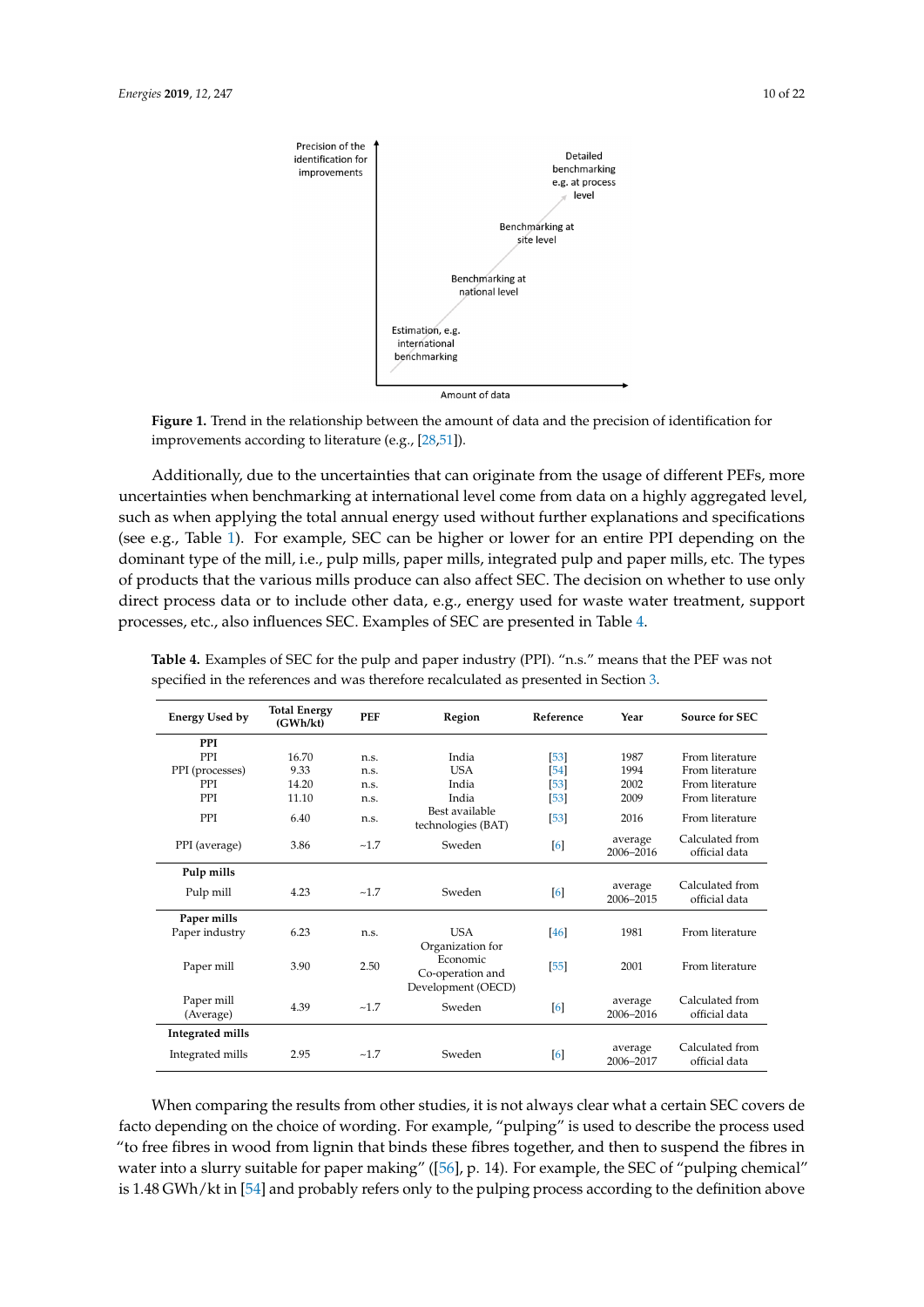by Kramer et al. [\[56\]](#page-21-6). However, in some references "pulping" is more likely to be used to describe pulp making including all processes that were used to produce pulp, judging by the SEC values. Namely, the SECs for BAT for "chemical pulping" amount to 4.85 GWh/kt and 4.84 GWh/kt in [\[57\]](#page-21-7), and are in line with SEC values for "chemical pulp total", 4.47–5.10 GWh/kt, in [\[7\]](#page-19-6) and "chemical wood pulp", 4.53 GWh/kt, in  $[8]$  (Tables [A1](#page-13-0) and [A2](#page-14-0) in Appendix [A\)](#page-12-0).

Examples of SEC for various paper grades are presented in Table [A3](#page-16-0) in Appendix [A,](#page-12-0) and SEC for various processes during paper production is presented in Table [A4](#page-18-0) in Appendix [A.](#page-12-0) SEC for paper grades under the same or similar names, e.g., newsprint, seems to vary more than could be accounted for by using different PEFs. For example, SEC for newsprint varies from 1.44 to 2.55 GWh/kt, making the comparison between SEC from different studies challenging.

# **5. Analysis and Proposed Improvements When Using SEC**

Despite the frequent use of SEC when benchmarking and working towards improving energy efficiency, clear and detailed descriptions of the assumptions that the SEC calculations are based on seem to be lacking in both scientific literature and international standards. Therefore, based on the review of scientific publications and standards addressing and using SEC, the following important improvements are proposed to improve the reliability and comparability of SEC:

- Define system boundaries. For example, describe whether energy use by auxiliary systems, wastewater treatment facilities, support systems, in situ transport, etc. were included.
- Describe all the assumptions and calculations for calculating the amount of energy used. For example, how the PEFs were calculated and what data was used.
- Define the products and assumptions for calculating the amounts of products. For example, are the products everything that was produced or only the products that were sold? Present assumptions and calculations for calculating amounts of products when partitioning of products was present.
- When comparing with SECs from other studies, beware of the possible effects due to the differences in assumptions, calculations and other relevant issues, e.g., environmental effects.

# **6. Conclusions**

The importance of being able to monitor the progress of industrial energy efficiency cannot be understated. With the aim of critically analysing SEC in relation to industrial energy efficiency, some conclusions could be drawn from this study:

- SEC is affected by several factors (Figure [2\)](#page-11-0).
- SEC is of greater use if longitudinal benchmarking, i.e., the same company, sector or country, over time, is undertaken.
- If using SEC for benchmarking between companies, sectors, or countries, extreme caution is required in order to benchmark correctly.
- The reviewed standards in this paper provide useful general guidance on the use of SEC as an indicator for energy efficiency, but do not provide a reader with sufficient details of the full range of challenges when using SEC. Hence, more support is needed in this respect, to support both researchers and industry practitioners. Since there is a gap in both research and international standards in the usage and challenges of SEC, a plan for further use of SEC together with monitoring activities is needed.
- The difference in the primary energy factor (PEF) can influence SEC calculations significantly.
- SEC is a more optimal e-KPI within the same study, when all deployed SECs are calculated in the same way, and with the same underlying assumptions.
- We suggest that specific *exergy* consumption with the abbreviation SEC would be a more correct term than specific *energy* consumption. Alternatively, specific energy *use* could be used.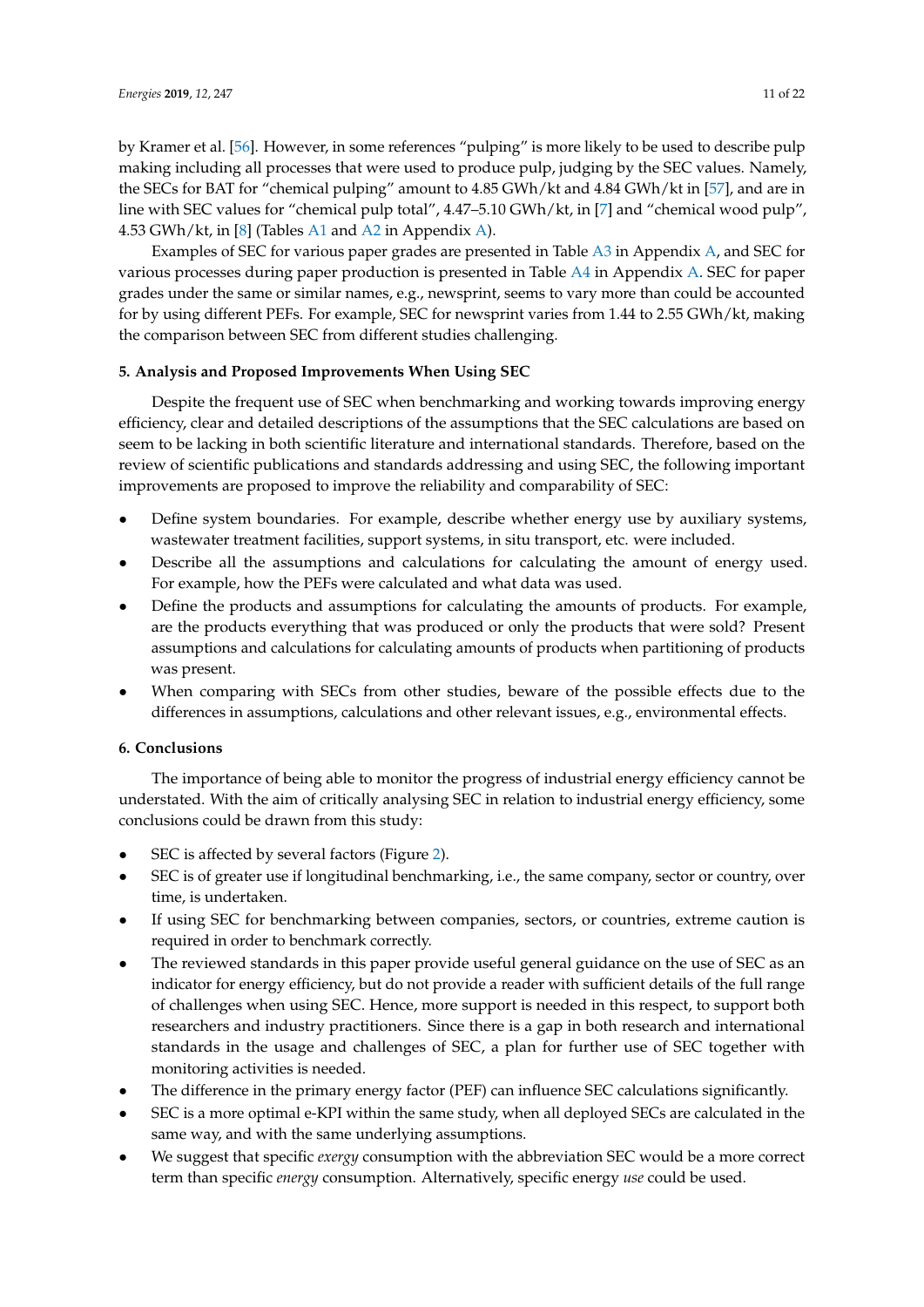- Prior to the use of SECs from other studies, it is recommended that the factors affecting the production of the products, calculations and assumptions on which these calculations were based should be scrutinized critically to ensure the reliability of the comparisons.
- SEC is a convenient and easy-to-use energy efficiency indicator with the potential for use in various benchmarking applications, provided that it is calculated with adequate assumptions and calculations to ensure its reliability.
- Further quantitative analyses are recommended on SEC from various studies for studying the underlying tendencies and relationships among the factors affecting SEC, e.g., the time trends, extent of studies, levels of benchmarking, etc.
- We recommend to be clear about the assumptions and calculations when calculating SEC and applying SEC from other studies for enabling evaluation whether the possible difference in SEC is not just caused by the differences in the underlying assumptions when calculating SEC alone. Specifically, it is recommended to consider:
	- O Origin, availability and quality of information and data that was used for calculating SEC.<br>
	That system boundaries are as precise as possible e  $\sigma$  energy used by the main equipment
	- That system boundaries are as precise as possible, e.g., energy used by the main equipment and/or auxiliary equipment used in production and/or parts of it.
	- $\circ$  The conversion of non-primary energy carriers to primary energy carriers, e.g., the PEF used.
	- $\circ$  The calculation of energy use and the number of products for individual products in cases when partitioning of products is present.
	- $\circ$  Whether sold products or produced products used for the calculations.
	- $\circ$  Other factors that may influence SEC such as specifications of equipment, e.g., age of equipment, specifications of production, e.g., production rate, and environmental conditions.

<span id="page-11-0"></span>

**Figure 2.** Examples of factors affecting the numbers for energy used and products, and therefore SEC. **Figure 2.** Examples of factors affecting the numbers for energy used and products, and therefore SEC.

**Author Contributions:** All the parts of the manuscript were discussed among all the authors. A.L. was the main author and wrote all the parts except the one about SEC in international energy management systems, which was<br>mainly written by M A mainly written by M.A.

**Funding:** This research was funded by the Swedish Energy Agency, research project number 40537-1, the Swedish Funding. This research was funded by the Swedish Energy Agency, research project number 802-0082-17, and the Division of Energy Systems at the Department of Management and Engineering, Linköping University.

Acknowledgments: Authors thank the anonymous reviewers for the comments.

**Conflicts of Interest:** The authors declare no conflict of interest. both researchers and industry practitioners. Since there is a gap in both research and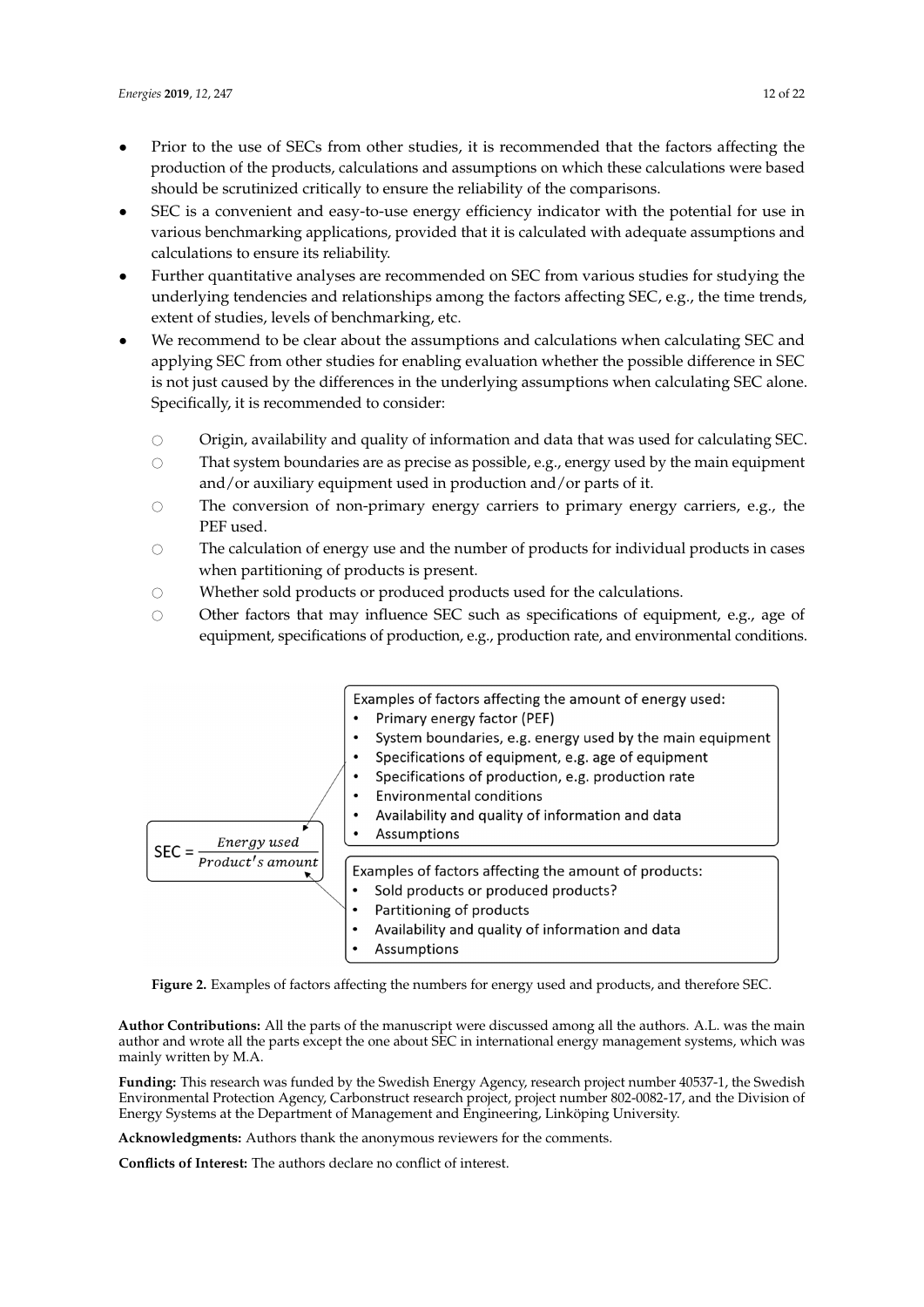<span id="page-12-0"></span>

| <b>Energy Used by</b>                       | Total Energy<br>(GWh/kt) | PEF          | Region                                                         | Reference         | Year         | <b>Source for SEC</b>                                |
|---------------------------------------------|--------------------------|--------------|----------------------------------------------------------------|-------------------|--------------|------------------------------------------------------|
| Chemical pulp mill                          |                          |              |                                                                |                   |              |                                                      |
| Chemical pulp, total                        | 5.10                     | 2.50         | Germany                                                        | $[7]$             | 2011         | Calculated using data<br>in literature               |
| Chemical pulp, total                        | 5.10                     | 2.50         | Germany                                                        | $[7]$             | 2007         | Calculated using data<br>in literature               |
| Chemical pulp, total                        | 5.10                     | 2.50         | Germany                                                        | $[7]$             | 2020         | Modelling BAU<br>diffusion                           |
| Chemical pulp, total                        | 4.89                     | 2.50         | Germany                                                        | $[7]$             | 2035         | Modelling BAU<br>diffusion                           |
| Chemical pulp, total                        | 5.10                     | 2.50         | Germany                                                        | $[7]$             | 2020         | Modelling<br>cost-effective<br>diffusion             |
| Chemical pulp, total                        | 4.89                     | 2.50         | Germany                                                        | $[7]$             | 2035         | Modelling<br>cost-effective<br>diffusion             |
| Chemical pulp, total                        | 5.03                     | 2.50         | Germany                                                        | $[7]$             | 2020         | Modelling technical<br>diffusion                     |
| Chemical pulp, total                        | 4.47                     | 2.50         | Germany                                                        | $[7]$             | 2035         | Modelling technical<br>diffusion                     |
| Chemical pulping                            | 4.85                     | 2.50         | BAT                                                            | 57                | 2001-2004    | From literature                                      |
| Chemical Pulping                            | 4.84                     | 2.50         | BAT<br>OECD: Australia, Sweden,                                | [57]              | 2001-2004    | From literature                                      |
| Chemical wood pulp                          | 4.53                     | 2.50         | the Netherlands, France,<br>the UK, the USA,<br>Germany, Japan | $\lceil 8 \rceil$ | 1990         | <b>BAT</b> from literature                           |
| Kraft mill pulp                             |                          |              |                                                                |                   |              |                                                      |
| Kraft mill (actual)<br>Kraft mills (actual) | 4.72<br>8.01             | 2.50<br>2.50 | Canada<br>Canada                                               | $[55]$<br>$[55]$  | 2003<br>2001 | From literature<br>From literature                   |
| Kraft mills<br>(modern mill-BAT)            | 4.28                     | 2.50         | Canada                                                         | $[55]$            | 2001         | From literature                                      |
| Pulp by kraft process                       | 4.03                     | n.s.         | Canada                                                         | 58                | 2000         | Calculated                                           |
| Mechanical pulp<br>Mechanical pulp, total   | 4.94                     | 2.50         | Germany                                                        | $[7]$             | 2011         | From literature                                      |
| Mechanical pulp, total                      | 4.93                     | 2.50         | Germany                                                        | $[7]$             | 2007         | Base year, calculated<br>using data in<br>literature |
| Mechanical pulp, total                      | 4.76                     | 2.50         | Germany                                                        | $[7]$             | 2020         | Modelling BAU<br>diffusion                           |
| Mechanical pulp, total                      | 4.53                     | 2.50         | Germany                                                        | $[7]$             | 2035         | Modelling BAU<br>diffusion<br>Modelling              |
| Mechanical pulp, total                      | 4.64                     | 2.50         | Germany                                                        | $[7]$             | 2020         | cost-effective<br>diffusion                          |
| Mechanical pulp, total                      | 4.36                     | 2.50         | Germany                                                        | $[7]$             | 2035         | Modelling<br>cost-effective<br>diffusion             |
| Mechanical pulp, total                      | 4.08                     | 2.50         | Germany                                                        | $[7]$             | 2020         | Modelling technical<br>diffusion                     |
| Mechanical pulp, total                      | 3.18                     | 2.50         | Germany                                                        | $[7]$             | 2035         | Modelling technical<br>diffusion                     |
| Mechanical pulping                          | 5.21                     | 2.50         | BAT<br>OECD: Australia, Sweden,                                | $[57]$            | 2001-2004    | From literature                                      |
| Mechanical wood<br>pulp                     | 3.11                     | 2.50         | the Netherlands, France,<br>the UK, the USA,                   | [8]               | 1990         | <b>BAT</b> from literature                           |
| Mechanical pulping                          | 5.21                     | 2.50         | Germany, Japan<br>BAT                                          | [57]              | 2001-2004    | From literature                                      |
| Sum, mechanical<br>pulp (GWP)               | 4.67                     | 2.50         | Germany                                                        | $[7]$             | 2011         | Calculated using data<br>in literature               |
| Thermomechanical<br>pulping (TMP)           | 3.25                     | n.s.         | n.s.                                                           | [59]              | 1999-2006    | From literature                                      |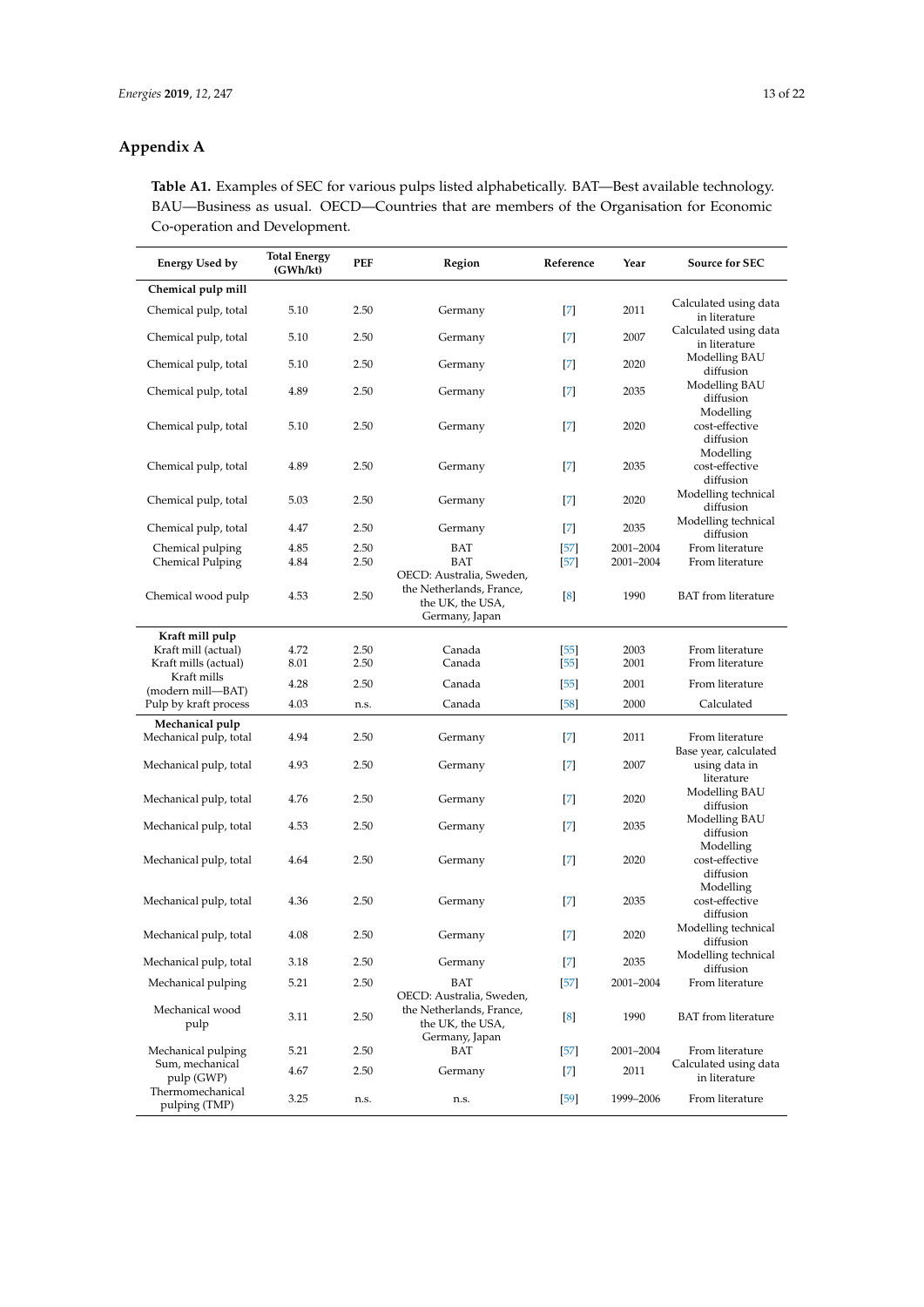<span id="page-13-0"></span>

| <b>Energy Used by</b>                                                            | <b>Total Energy</b><br>(GWh/kt) | PEF  | Region                                                                                                                 | Reference         | Year      | <b>Source for SEC</b>                                |
|----------------------------------------------------------------------------------|---------------------------------|------|------------------------------------------------------------------------------------------------------------------------|-------------------|-----------|------------------------------------------------------|
| Other pulp                                                                       |                                 |      |                                                                                                                        |                   |           |                                                      |
| Other fibre pulp                                                                 | 3.33                            | 2.50 | OECD: Australia, Sweden,<br>the Netherlands, France,<br>the UK, the USA,<br>Germany, Japan<br>OECD: Australia, Sweden, | $\lceil 8 \rceil$ | 1990      | <b>BAT</b> from literature                           |
| Other wood pulp                                                                  | 3.33                            | 2.50 | the Netherlands, France,<br>the UK, the USA,<br>Germany, Japan                                                         | $\lceil 8 \rceil$ | 1990      | <b>BAT</b> from literature                           |
| Pulp by alcohol<br>extraction                                                    | 5.53                            | n.s. | Canada                                                                                                                 | 58                | 2000      | Calculated                                           |
| Pulping                                                                          | 7.60                            | n.s. | Taiwan                                                                                                                 | $[52]$            | 2007      | Calculated using<br>self-collected data              |
| Pulping                                                                          | 8.06                            | n.s. | Taiwan                                                                                                                 | $[52]$            | 2008      | Calculated using<br>self-collected data              |
| Pulping                                                                          | 8.46                            | n.s. | Taiwan                                                                                                                 | $[52]$            | 2009      | Calculated using<br>self-collected data              |
| Pulping                                                                          | 8.45                            | n.s. | Taiwan                                                                                                                 | $\sqrt{52}$       | 2010      | Calculated using<br>self-collected data              |
| Pulping                                                                          | 7.82                            | n.s. | Taiwan                                                                                                                 | $[52]$            | 2011      | Calculated using<br>self-collected data              |
| Pulping                                                                          | 8.06                            | n.s. | India                                                                                                                  | $[52]$            | 2004      | From literature                                      |
| Pulping                                                                          | 7.22                            | n.s. | India                                                                                                                  | $[52]$            | 2007      | From literature                                      |
| Pulp                                                                             | 1.67                            | n.s. | China                                                                                                                  | $\left[5\right]$  | 1985-2010 | Calculated                                           |
| Pulp from recycled<br>materials<br>RCF pulp (recycled<br>cellulose fibre), total | 0.79                            | 2.50 | Germany                                                                                                                | $[7]$             | 2011      | Calculated using data<br>in literature               |
| RCF pulp (recycled<br>cellulose fibre), total                                    | 0.76                            | 2.50 | Germany                                                                                                                | $[7]$             | 2007      | Base year, calculated<br>using data in<br>literature |
| RCF pulp (recycled<br>cellulose fibre), total                                    | 0.76                            | 2.50 | Germany                                                                                                                | $[7]$             | 2020      | Modelling BAU<br>diffusion                           |
| RCF pulp (recycled<br>cellulose fibre), total                                    | 0.76                            | 2.50 | Germany                                                                                                                | $[7]$             | 2035      | Modelling BAU<br>diffusion                           |
| RCF pulp (recycled<br>cellulose fibre), total                                    | 0.76                            | 2.50 | Germany                                                                                                                | $[7]$             | 2020      | Modelling<br>cost-effective<br>diffusion             |
| RCF pulp (recycled<br>cellulose fibre), total                                    | 0.69                            | 2.50 | Germany                                                                                                                | $[7]$             | 2035      | Modelling<br>cost-effective<br>diffusion             |
| RCF pulp (recycled<br>cellulose fibre), total                                    | 0.76                            | 2.50 | Germany                                                                                                                | $[7]$             | 2020      | Modelling technical<br>diffusion                     |
| RCF pulp (recycled<br>cellulose fibre), total                                    | 0.69                            | 2.50 | Germany                                                                                                                | $[7]$             | 2035      | Modelling technical<br>diffusion                     |
| Sum, RCF pulp                                                                    | 0.80                            | 2.50 | Germany                                                                                                                | $[7]$             | 2011      | Calculated using data<br>in literature               |
| Recycled fibre input                                                             | 1.08                            | 2.50 | OECD: Australia, Sweden,<br>the Netherlands, France,<br>the UK, the USA,<br>Germany, Japan                             | $\left[8\right]$  | 1990      | <b>BAT</b> from literature                           |
| Waste paper pulp                                                                 | 0.39                            | 2.50 | <b>BAT</b>                                                                                                             | $[57]$            | 2001-2004 | From literature                                      |
| De-inked waste<br>paper pulp                                                     | 1.68                            | 2.50 | BAT                                                                                                                    | $[57]$            | 2001-2004 | From literature                                      |
| De-inked waste<br>paper pulp                                                     | 1.68                            | 2.50 | OECD                                                                                                                   | $[55]$            | 2001-2004 | From literature                                      |

**Table A1.** *Cont.*

# **Table A2.** Examples of SEC for various processes during pulp production, listed alphabetically.

| <b>Energy Used by</b>                  | <b>Total Energy</b><br>(GWh/kt) | <b>PEF</b> | Region     | Reference | Year | Source for SEC  |
|----------------------------------------|---------------------------------|------------|------------|-----------|------|-----------------|
| Pulp mills' processes                  |                                 |            |            |           |      |                 |
| Bleaching                              | 0.60                            | 2.50       | <b>USA</b> | [54]      | 1994 | From literature |
| Bleaching, mechanical pulp (GWP)       | 0.25                            | 2.50       | Germany    | 7         | 2011 | From literature |
| Bleaching, RCF pulp                    | 0.08                            | 2.50       | Germany    | [7]       | 2011 | From literature |
| Chemical recovery                      | 1.44                            | 2.50       | <b>USA</b> | [54]      | 1994 | From literature |
| Concentration and dispersion, RCF pulp | 0.25                            | 2.50       | Germany    | 7         | 2011 | From literature |
| De-inking (floatation), RCF pulp       | 0.20                            | 2.50       | Germany    | 7         | 2011 | From literature |
| Grinding, mechanical pulp (GWP)        | 4.50                            | 2.50       | Germany    | 7         | 2011 | From literature |
| Heat recovery, mechanical pulp (GWP)   | $-0.38$                         | 2.50       | Germany    | 17        | 2011 | From literature |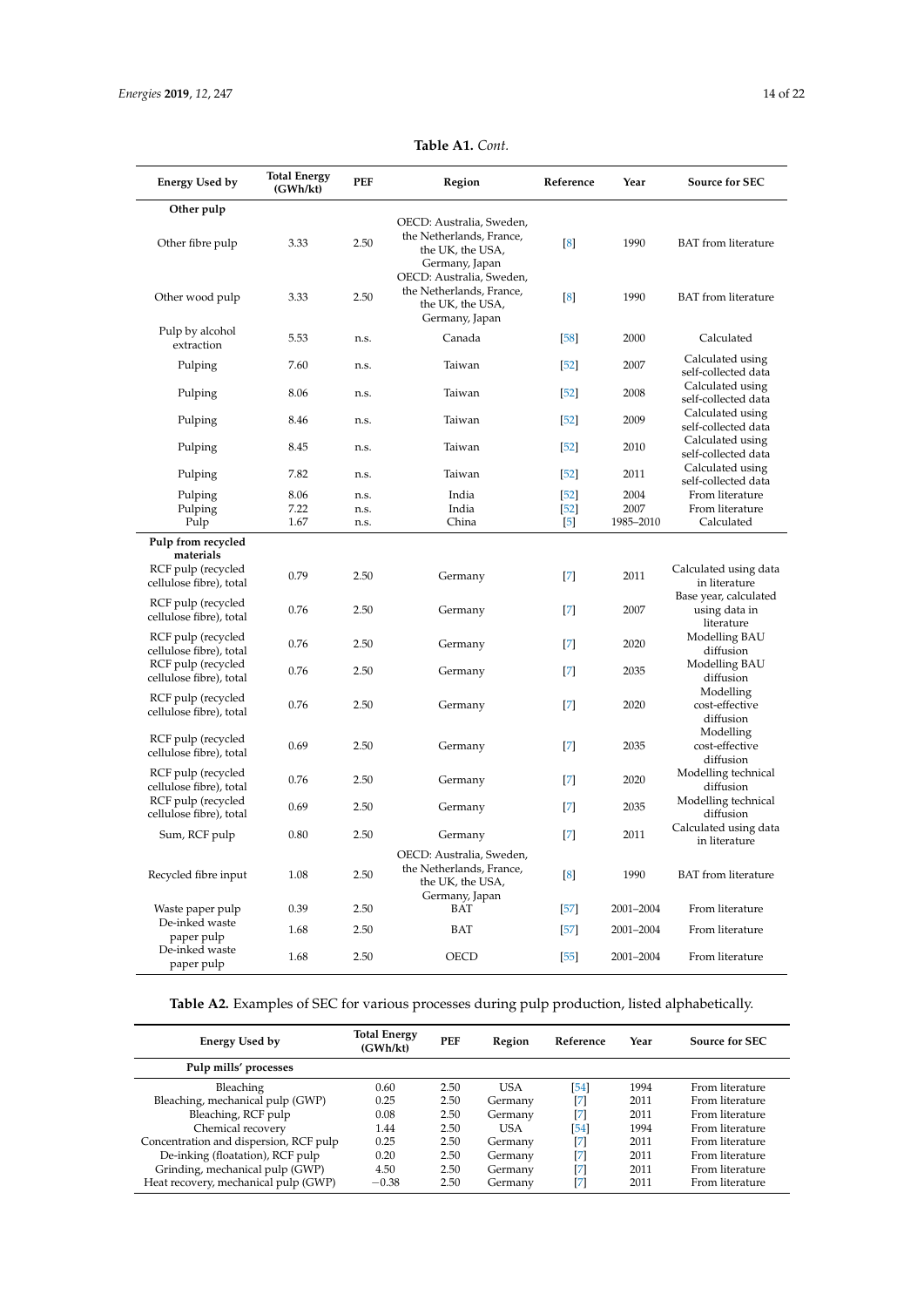<span id="page-14-0"></span>

| <b>Energy Used by</b>                | <b>Total Energy</b><br>(GWh/kt) | PEF  | Region     | Reference | Year | Source for SEC                         |
|--------------------------------------|---------------------------------|------|------------|-----------|------|----------------------------------------|
| Others, RCF pulp                     | 0.05                            | 2.50 | Germany    | $[7]$     | 2011 | From literature                        |
| Pulp drying                          | 0.15                            | 2.50 | <b>USA</b> | [54]      | 1994 | From literature                        |
| Pulping chemical                     | 1.48                            | 2.50 | <b>USA</b> | [54]      | 1994 | From literature                        |
| Pulping mechanical                   | 0.58                            | 2.50 | <b>USA</b> | [54]      | 1994 | From literature                        |
| Pulping other                        | 0.08                            | 2.50 | <b>USA</b> | [54]      | 1994 | From literature                        |
| Pulping wastepaper                   | 0.00                            | 2.50 | <b>USA</b> | [54]      | 1994 | From literature                        |
| Pulping, RCF pulp                    | 0.10                            | 2.50 | Germany    | $[7]$     | 2011 | Calculated using data<br>in literature |
| Screening, RCF pulp                  | 0.13                            | 2.50 | Germany    | $[7]$     | 2011 | Calculated using data<br>in literature |
| Washing, mechanical pulp (GWP)       | 0.13                            | 2.50 | Germany    | $[7]$     | 2011 | Calculated using data<br>in literature |
| Wood handling, mechanical pulp (GWP) | 0.17                            | 2.50 | Germany    | [7]       | 2011 | Calculated using data<br>in literature |
| Wood preparation                     | 0.28                            | 2.50 | <b>USA</b> | [54]      | 1994 | From literature                        |

**Table A2.** *Cont.*

**Table A3.** Examples of SEC for various paper grades, listed alphabetically. BAT—Best available technology. OECD—Countries that are members of the Organisation for Economic Co-operation and Development. LWC—Light-weight coated. SC—Supercalendered.

| <b>Energy Used by</b>                | <b>Total Energy</b><br>(GWh/kt) | PEF  | Region                                               | Reference         | Year      | Source for SEC             |
|--------------------------------------|---------------------------------|------|------------------------------------------------------|-------------------|-----------|----------------------------|
| Paper mills: individual paper grades |                                 |      |                                                      |                   |           |                            |
| Boxboard                             | 1.38                            | 2.50 | <b>OECD</b>                                          | [55]              | 2001      | From literature            |
| Brown kraftliner                     | 2.92                            | 2.50 | Finland                                              | [60]              | 1993      | From literature            |
| Coated fine paper                    | 4.47                            | 2.50 | Finland                                              | [60]              | 1993      | From literature            |
| Coated mechanical                    | 1.56                            | 2.50 | <b>OECD</b>                                          | $[55]$            | 2001      | From literature            |
| Coated papers                        | 3.08                            | 2.50 | <b>BAT</b>                                           | [57]              | 2001-2004 | From literature            |
| Coated papers                        | 3.08                            | 2.50 | <b>BAT</b>                                           | [57]              | 2001-2004 | From literature            |
| Coated papers                        | 3.08                            | 2.50 | <b>OECD</b>                                          | 55                | 2001-2004 | From literature            |
| Coated wood-free                     | 1.94                            | 2.50 | <b>OECD</b>                                          | $[55]$            | 2001      | From literature            |
| Containerboard                       | 1.70                            | 2.50 | <b>OECD</b>                                          | $[55]$            | 2001      | From literature            |
| Folding board                        | 3.43                            | 2.50 | <b>OECD</b>                                          | $[55]$            | 2001-2004 | From literature            |
| Folding boxboard                     | 3.43                            | 2.50 | <b>BAT</b>                                           | $[57]$            | 2001-2004 | From literature            |
| Folding boxboard                     | 3.94                            | 2.50 | Finland                                              | [60]              | 1993      | From literature            |
| Folding boxboard                     | 3.43                            | 2.50 | <b>BAT</b>                                           | [57]              | 2001-2004 | From literature            |
| Household and                        |                                 |      |                                                      |                   |           |                            |
| sanitary paper                       | 3.93                            | 2.50 | <b>BAT</b>                                           | $[57]$            | 2001-2004 | From literature            |
| Household and                        |                                 |      |                                                      |                   |           |                            |
| sanitary paper                       | 3.93                            | 2.50 | <b>OECD</b>                                          | $[55]$            | 2001-2004 | From literature            |
| Household and                        |                                 |      |                                                      |                   |           |                            |
| sanitary paper                       | 3.93                            | 2.50 | <b>BAT</b>                                           | [57]              | 2001-2004 | From literature            |
| Kraft papers                         | 2.13                            | 2.50 | <b>OECD</b>                                          | [55]              | 2001      | From literature            |
| LWC magazine paper                   | 3.53                            | 2.50 | Finland                                              | <b>60</b>         | 1993      | From literature            |
| Newsprint                            | 2.55                            | 2.50 | <b>BAT</b>                                           | [57]              | 2001-2004 | From literature            |
|                                      |                                 |      | OECD: Australia, Sweden,<br>the Netherlands, France, |                   |           |                            |
| Newsprint                            | 1.67                            | 2.50 | the UK, the USA,                                     | $\lceil 8 \rceil$ | 1990      | <b>BAT</b> from literature |
|                                      |                                 |      | Germany, Japan                                       |                   |           |                            |
| Newsprint                            | 2.42                            | n.s. | The Netherlands                                      | [16]              | 1997      | From literature            |
| Newsprint                            | 1.44                            | 2.50 | <b>OECD</b>                                          | $[55]$            | 2001      | From literature            |
| Newsprint mill                       | 6.30                            | 2.50 | Canada                                               | $[55]$            | 2001      | <b>BAT</b> from literature |
| (modern-BAT)                         |                                 |      |                                                      |                   |           |                            |
| Newsprint mills<br>(actual)          | 7.47                            | 2.50 | Canada                                               | $[55]$            | 2001      | From literature            |
| Newsprint, SC<br>magazine paper      | 3.03                            | 2.50 | Finland                                              | [60]              | 1993      | From literature            |
| Office paper                         | 3.69                            | 2.50 | Finland                                              | [60]              | 1993      | From literature            |
|                                      |                                 |      | OECD: Australia, Sweden,                             |                   |           |                            |
| Other paper                          | 2.92                            | 2.50 | the Netherlands, France,<br>the UK, the USA,         | [8]               | 1990      | <b>BAT</b> from literature |
|                                      |                                 |      | Germany, Japan                                       |                   |           |                            |
| Other paper                          | 2.64                            | n.s. | The Netherlands                                      | [16]              | 1997      | From literature            |
| Packaging                            | 3.36                            | n.s. | The Netherlands                                      | [16]              | 1997      | From literature            |
|                                      |                                 |      | OECD: Australia, Sweden,                             |                   |           |                            |
| Packaging paper                      | 2.44                            | 2.50 | the Netherlands, France,                             | $\lceil 8 \rceil$ | 1990      | <b>BAT</b> from literature |
|                                      |                                 |      | the UK, the USA,                                     |                   |           |                            |
|                                      |                                 |      | Germany, Japan                                       |                   |           |                            |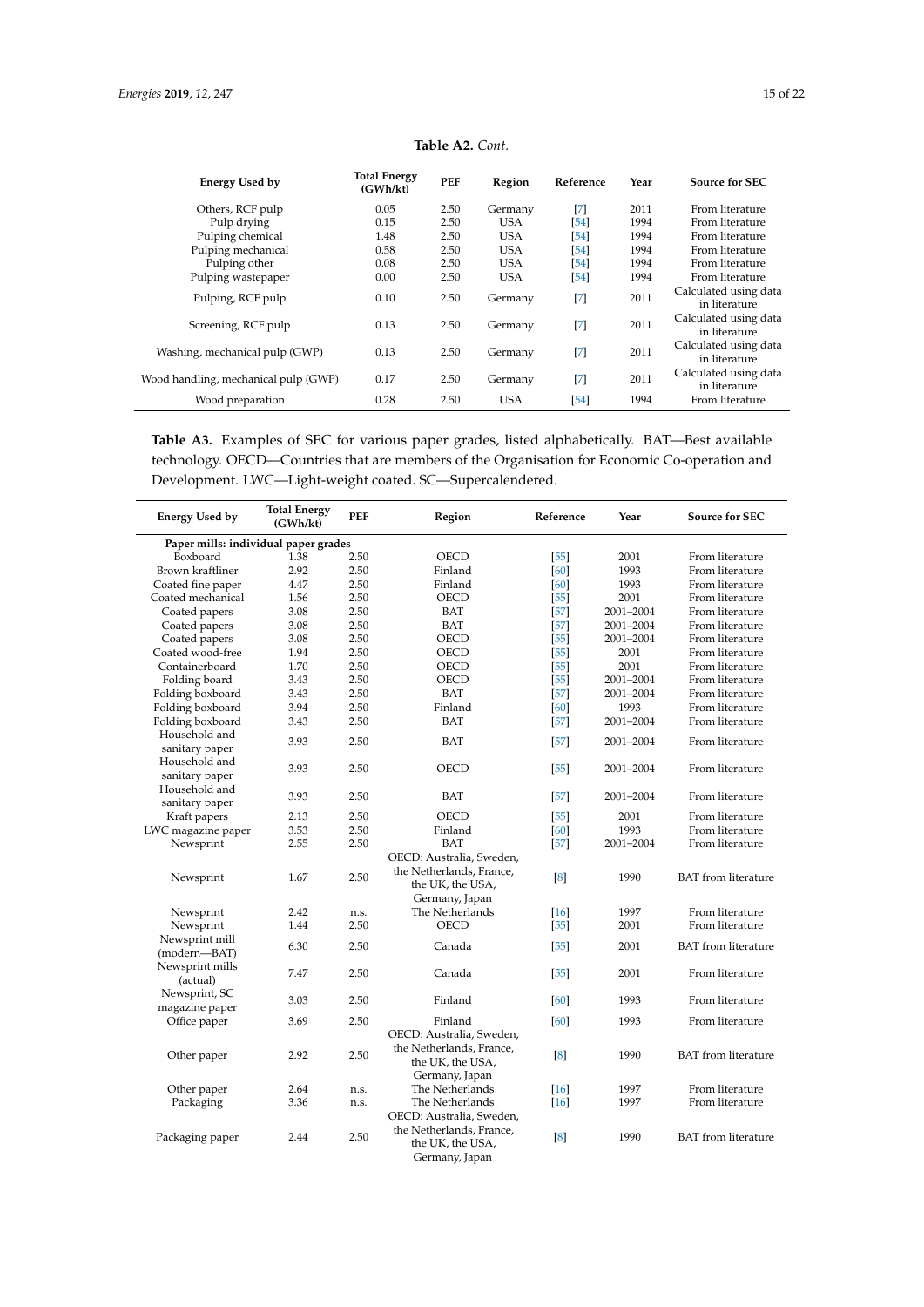| <b>Energy Used by</b>                              | <b>Total Energy</b><br>(GWh/kt) | PEF          | Region                                                         | Reference         | Year         | Source for SEC                           |
|----------------------------------------------------|---------------------------------|--------------|----------------------------------------------------------------|-------------------|--------------|------------------------------------------|
| Paper                                              | 3.68                            | n.s.         | Taiwan                                                         | $\sqrt{52}$       | 2007         | Calculated using<br>self-collected data  |
| Paper                                              | 3.89                            | n.s.         | Taiwan                                                         | $\sqrt{52}$       | 2008         | Calculated using<br>self-collected data  |
| Paper                                              | 4.03                            | n.s.         | Taiwan                                                         | $\sqrt{52}$       | 2009         | Calculated using<br>self-collected data  |
| Paper                                              | 4.01                            | n.s.         | Taiwan                                                         | $\sqrt{52}$       | 2010         | Calculated using<br>self-collected data  |
| Paper                                              | 4.11                            | n.s.         | Taiwan                                                         | [52]              | 2011         | Calculated using<br>self-collected data  |
| Paper and paperboard                               | 10.17                           | n.s.         | China                                                          | $\lceil 5 \rceil$ | 1985         | Calculated                               |
| Paper and paperboard<br>Paper and paperboard       | 3.17                            | n.s.         | China                                                          | $\lceil 5 \rceil$ | 2010         | Calculated                               |
| not specified<br>elsewhere                         | 3.36                            | 2.50         | <b>BAT</b>                                                     | $[57]$            | 2001-2004    | From literature                          |
| Paper and paperboard<br>not specified<br>elsewhere | 3.36                            | 2.50         | <b>BAT</b>                                                     | $[57]$            | 2001-2004    | From literature                          |
| Paper and paperboard<br>not specified<br>elsewhere | 3.36                            | 2.50         | OECD                                                           | $[55]$            | 2001-2004    | From literature                          |
| Paper, total                                       | 2.85                            | 2.50         | Germany                                                        | $[7]$             | 2011         | Calculated using data<br>in literature   |
| Paper, total                                       | 2.85                            | 2.50         | Germany                                                        | $[7]$             | 2007         | Calculated using data<br>in literature   |
| Paper, total                                       | 2.79                            | 2.50         | Germany                                                        | $\lceil 7 \rceil$ | 2020         | Modelling BAU<br>diffusion               |
| Paper, total                                       | 2.64                            | 2.50         | Germany                                                        | $[7]$             | 2035         | Modelling BAU<br>diffusion<br>Modelling  |
| Paper, total                                       | 2.58                            | 2.50         | Germany                                                        | $[7]$             | 2020         | cost-effective<br>diffusion              |
| Paper, total                                       | 2.46                            | 2.50         | Germany                                                        | $[7]$             | 2035         | Modelling<br>cost-effective<br>diffusion |
| Paper, total                                       | 2.58                            | 2.50         | Germany                                                        | $[7]$             | 2020         | Modelling technical<br>diffusion         |
| Paper, total                                       | 2.35                            | 2.50         | Germany                                                        | $[7]$             | 2035         | Modelling technical<br>diffusion         |
| Paperboard                                         | 2.46                            | n.s.         | Taiwan                                                         | [52]              | 2007         | Calculated using<br>self-collected data  |
| Paperboard                                         | 2.35                            | n.s.         | Taiwan                                                         | $\sqrt{52}$       | 2008         | Calculated using<br>self-collected data  |
| Paperboard                                         | 2.39                            | n.s.         | Taiwan                                                         | $\sqrt{52}$       | 2009         | Calculated using<br>self-collected data  |
| Paperboard                                         | 2.38                            | n.s.         | Taiwan                                                         | $\sqrt{52}$       | 2010         | Calculated using<br>self-collected data  |
| Paperboard                                         | 2.10                            | n.s.         | Taiwan                                                         | [52]              | 2011         | Calculated using<br>self-collected data  |
| Printing and writing<br>paper                      | 2.71                            | 2.50         | <b>OECD</b>                                                    | $[55]$            | 2001-2004    | From literature                          |
| Printing/writing                                   | 4.28                            | n.s.         | The Netherlands<br>OECD: Australia, Sweden,                    | $[16]$            | 1997         | From literature                          |
| Printing/writing<br>paper                          | 3.33                            | 2.50         | the Netherlands, France,<br>the UK, the USA,<br>Germany, Japan | [8]               | 1990         | <b>BAT</b> from literature               |
| Printing and writing<br>paper                      | 2.71                            | 2.50         | <b>BAT</b>                                                     | $[57]$            | 2001-2004    | From literature                          |
| Printing and writing<br>paper                      | 2.71                            | 2.50         | BAT                                                            | $[57]$            | 2001-2004    | From literature                          |
| Sanitary                                           | 4.69                            | n.s.         | The Netherlands<br>OECD: Australia, Sweden,                    | $[16]$            | 1997         | From literature                          |
| Sanitary paper                                     | 3.06                            | 2.50         | the Netherlands, France,<br>the UK, the USA,<br>Germany, Japan | [8]               | 1990         | <b>BAT</b> from literature               |
| Tissue paper                                       | 4.44                            | 2.50         | Finland                                                        | [60]              | 1993         | From literature                          |
| Tissue and speciality                              | 4.38                            | 2.50         | <b>OECD</b>                                                    | $[55]$            | 2001         | From literature                          |
| Uncoated mechanical<br>Uncoated wood-free          | 1.69<br>1.44                    | 2.50<br>2.50 | OECD<br>OECD                                                   | $[55]$<br>$[55]$  | 2001<br>2001 | From literature<br>From literature       |

**Table A3.** *Cont.*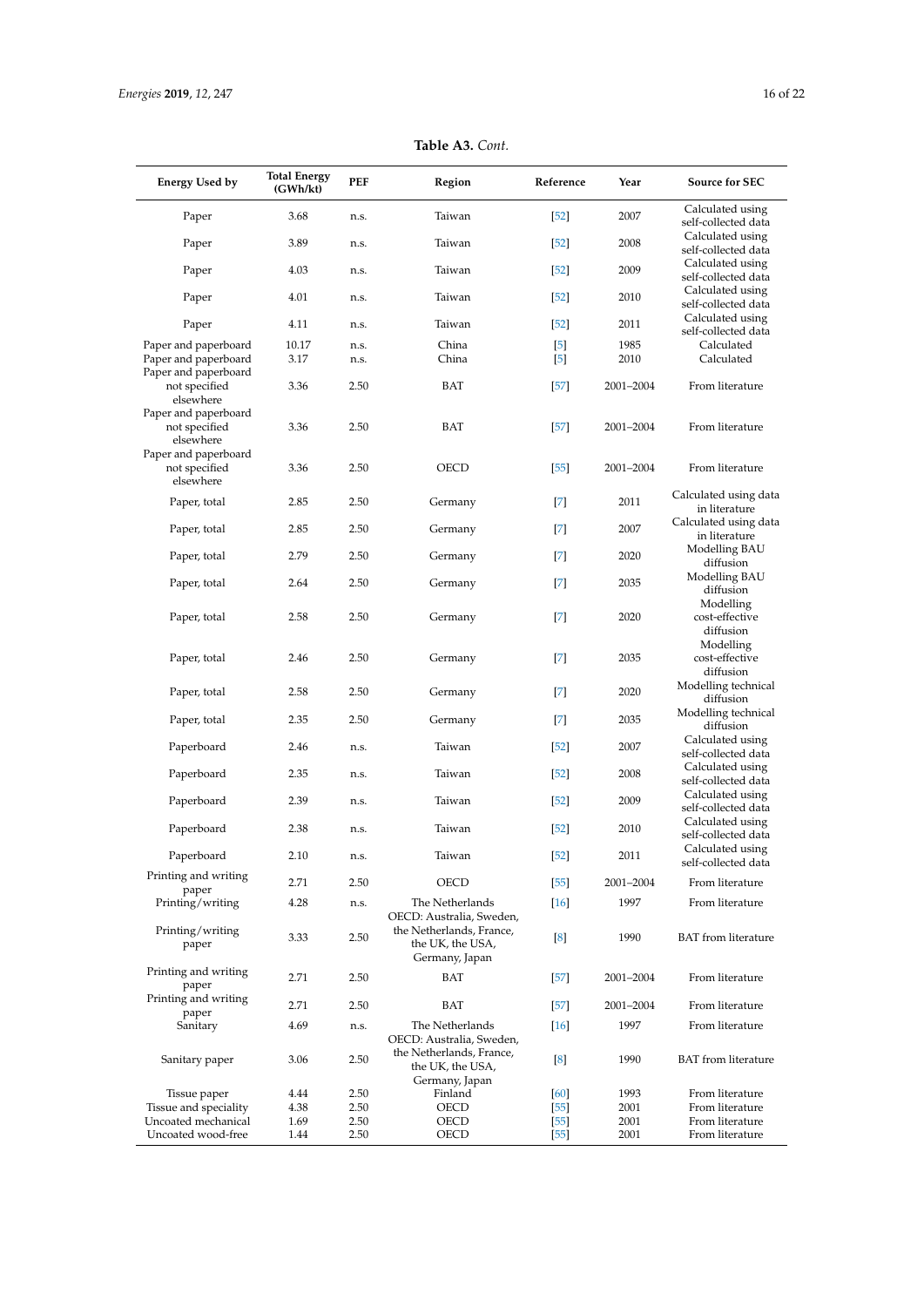<span id="page-16-0"></span>

| <b>Energy Used by</b>                        | <b>Total Energy</b><br>(GWh/kt) | PEF  | Region      | Reference | Year      | Source for SEC  |
|----------------------------------------------|---------------------------------|------|-------------|-----------|-----------|-----------------|
| Wrapping and<br>packaging paper<br>and board | 2.45                            | 2.50 | <b>BAT</b>  | [57]      | 2001-2004 | From literature |
| Wrapping and<br>packaging paper<br>and board | 2.45                            | 2.50 | <b>OECD</b> | 55        | 2001-2004 | From literature |
| Wrapping and<br>packaging paper<br>and board | 2.45                            | 2.50 | <b>BAT</b>  | [57]      | 2001-2004 | From literature |

**Table A3.** *Cont.*

**Table A4.** Examples of SEC for various processes during pulp production, listed alphabetically. BAT—Best available technology. OECD—Countries that are members of the Organisation for Economic Co-operation and Development.

| <b>Energy Used by</b>                      | <b>Total Energy</b><br>(GWh/kt) | <b>PEF</b>                              | Region                       | Reference                                                                                                                                                                                           | Year | <b>Source for SEC</b>                                  |
|--------------------------------------------|---------------------------------|-----------------------------------------|------------------------------|-----------------------------------------------------------------------------------------------------------------------------------------------------------------------------------------------------|------|--------------------------------------------------------|
| Paper mills: processes                     |                                 |                                         |                              |                                                                                                                                                                                                     |      |                                                        |
| Board, after drying                        | 0.08                            | 2.4 for electricity<br>and 1.1 for heat | Netherlands                  | $\lceil 10 \rceil$                                                                                                                                                                                  | 2011 | Measured, calculated<br>and from official<br>databases |
| Board, drying sections                     | 1.33                            | 2.4 for electricity<br>and 1.1 for heat | Netherlands                  | $[10]$                                                                                                                                                                                              | 2011 | Measured, calculated<br>and from official<br>databases |
| Board, forming and<br>press section        | 0.36                            | 2.4 for electricity<br>and 1.1 for heat | Netherlands                  | $\lceil 10 \rceil$                                                                                                                                                                                  | 2011 | Measured, calculated<br>and from official<br>databases |
| Board, other<br>processes-paper<br>machine | 0.08                            | 2.4 for electricity<br>and 1.1 for heat | Netherlands                  | $[10]$                                                                                                                                                                                              | 2011 | Measured, calculated<br>and from official<br>databases |
| Board, other stock<br>preparation          | 0.28                            | 2.4 for electricity<br>and 1.1 for heat | Netherlands                  | $[10]$                                                                                                                                                                                              | 2011 | Measured, calculated<br>and from official<br>databases |
| Board, pre-drying                          | 1.25                            | 2.4 for electricity<br>and 1.1 for heat | Netherlands                  | $[10]$                                                                                                                                                                                              | 2011 | Measured, calculated<br>and from official<br>databases |
| Board, stock preparation                   | 0.19                            | 2.4 for electricity<br>and 1.1 for heat | Netherlands                  | $[10]$                                                                                                                                                                                              | 2011 | Measured, calculated<br>and from official<br>databases |
| Board, total<br>processes-paper<br>machine | 2.08                            | 2.4 for electricity<br>and 1.1 for heat | Netherlands                  | $\lceil 10 \rceil$                                                                                                                                                                                  | 2011 | Measured, calculated<br>and from official<br>databases |
| Board, wire and press                      | 0.42                            | 2.4 for electricity<br>and 1.1 for heat | Netherlands                  | $\lceil 10 \rceil$                                                                                                                                                                                  | 2011 | Measured, calculated<br>and from official<br>databases |
| Coating                                    | 0.01                            | 2.50                                    | Typical, country             | $[57]$                                                                                                                                                                                              | 2001 | From literature                                        |
| Coating                                    | 0.01                            | 2.50                                    | not specified<br><b>OECD</b> | [55]                                                                                                                                                                                                | 2001 | From literature                                        |
| Dry-end, coating and<br>finishing          | 0.25                            | 2.50                                    | Germany                      | $[7] \centering% \includegraphics[width=1\textwidth]{images/TransY.pdf} \caption{The first two different values of $d=3$ and $d=4$ (left) and $d=5$ (right) and $d=6$ (right). } \label{fig:class}$ | 2011 | Assumptions and<br>calculations based on<br>literature |
| Dry-end, dryer section                     | 1.29                            | 2.50                                    | Germany                      |                                                                                                                                                                                                     | 2011 | Assumptions and<br>calculations based on<br>literature |
| Dry-end, press section                     | 0.25                            | 2.50                                    | Germany                      | $[7]$                                                                                                                                                                                               | 2011 | Assumptions and<br>calculations based on<br>literature |
| Graphic, after drying                      | 0.72                            | 2.4 for electricity<br>and 1.1 for heat | Netherlands                  | $[10]$                                                                                                                                                                                              | 2011 | Measured, calculated<br>and from official<br>databases |
| Graphic,<br>coating/sizing/laminating      | 0.06                            | 2.4 for electricity<br>and 1.1 for heat | Netherlands                  | $\lceil 10 \rceil$                                                                                                                                                                                  | 2011 | Measured, calculated<br>and from official<br>databases |
| Graphic, drying sections                   | 2.11                            | 2.4 for electricity<br>and 1.1 for heat | Netherlands                  | $[10]$                                                                                                                                                                                              | 2011 | Measured, calculated<br>and from official<br>databases |
| Graphic, forming and<br>press section      | 0.42                            | 2.4 for electricity<br>and 1.1 for heat | Netherlands                  | $[10]$                                                                                                                                                                                              | 2011 | Measured, calculated<br>and from official<br>databases |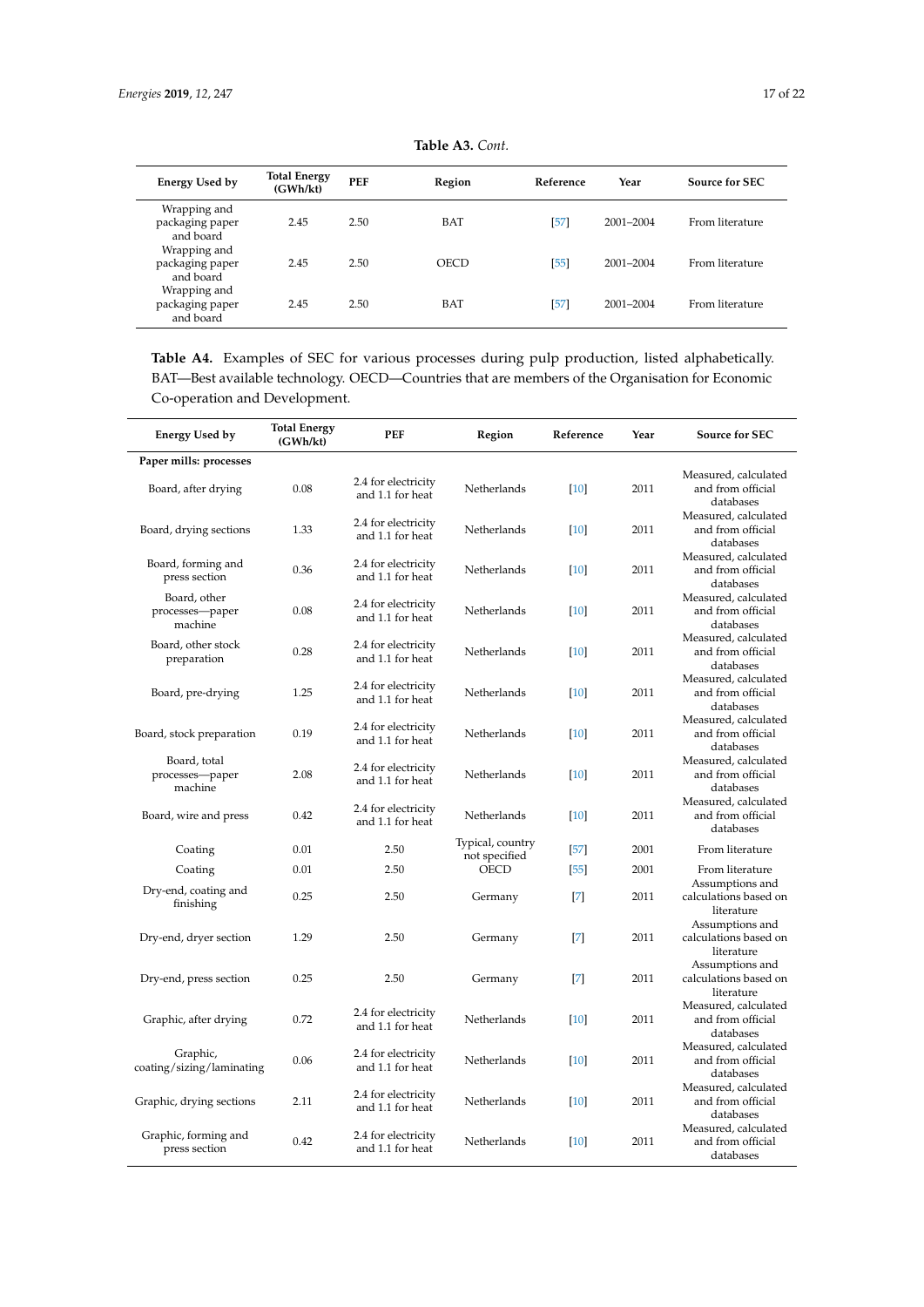| <b>Energy Used by</b>                                     | <b>Total Energy</b><br>(GWh/kt) | PEF                                     | Region                       | Reference          | Year | <b>Source for SEC</b>                                  |
|-----------------------------------------------------------|---------------------------------|-----------------------------------------|------------------------------|--------------------|------|--------------------------------------------------------|
| Graphic, other processes<br>paper machine                 | 0.19                            | 2.4 for electricity<br>and 1.1 for heat | Netherlands                  | $[10]$             | 2011 | Measured, calculated<br>and from official<br>databases |
| Graphic, other stock<br>preparation                       | 0.78                            | 2.4 for electricity<br>and 1.1 for heat | Netherlands                  | $[10]$             | 2011 | Measured, calculated<br>and from official<br>databases |
| Graphic, pre-drying                                       | 1.31                            | 2.4 for electricity<br>and 1.1 for heat | Netherlands                  | $\lceil 10 \rceil$ | 2011 | Measured, calculated<br>and from official<br>databases |
| Graphic, stock<br>preparation                             | 0.64                            | 2.4 for electricity<br>and 1.1 for heat | Netherlands                  | $[10]$             | 2011 | Measured, calculated<br>and from official<br>databases |
| Graphic, total<br>processes-paper<br>machine              | 3.47                            | 2.4 for electricity<br>and 1.1 for heat | Netherlands                  | $[10]$             | 2011 | Measured, calculated<br>and from official<br>databases |
| Graphic, wire and press                                   | 0.42                            | 2.4 for electricity<br>and 1.1 for heat | Netherlands                  | $[10]$             | 2011 | Measured, calculated<br>and from official<br>databases |
| Other                                                     | 0.42                            | 2.50                                    | <b>USA</b>                   | $[54]$             | 1994 | From literature                                        |
| Other, after drying                                       | 0.14                            | 2.4 for electricity<br>and 1.1 for heat | Netherlands                  | $\lceil 10 \rceil$ | 2011 | Measured, calculated<br>and from official<br>databases |
| Other,<br>coating/sizing/laminating                       | 0.03                            | 2.4 for electricity<br>and 1.1 for heat | Netherlands                  | $[10]$             | 2011 | Measured, calculated<br>and from official<br>databases |
| Other, de-inking                                          | 0.47                            | 2.4 for electricity<br>and 1.1 for heat | Netherlands                  | $\lceil 10 \rceil$ | 2011 | Measured, calculated<br>and from official<br>databases |
| Other, de-inking                                          | 0.17                            | 2.4 for electricity<br>and 1.1 for heat | Netherlands                  | $[10]$             | 2011 | Measured, calculated<br>and from official<br>databases |
| Other, dispersion                                         | 0.33                            | 2.4 for electricity<br>and 1.1 for heat | Netherlands                  | $[10]$             | 2011 | Measured, calculated<br>and from official<br>databases |
| Other, dispersion                                         | 0.11                            | 2.4 for electricity<br>and 1.1 for heat | Netherlands                  | $\lceil 10 \rceil$ | 2011 | Measured, calculated<br>and from official<br>databases |
| Other, drying sections                                    | 1.47                            | 2.4 for electricity<br>and 1.1 for heat | Netherlands                  | $[10]$             | 2011 | Measured, calculated<br>and from official<br>databases |
| Other, forming and press<br>section                       | 0.36                            | 2.4 for electricity<br>and 1.1 for heat | Netherlands                  | $\lceil 10 \rceil$ | 2011 | Measured, calculated<br>and from official<br>databases |
| Other, other processes<br>paper machine                   | 0.11                            | 2.4 for electricity<br>and 1.1 for heat | Netherlands                  | $[10]$             | 2011 | Measured, calculated<br>and from official<br>databases |
| Other, other stock<br>preparation                         | 0.31                            | 2.4 for electricity<br>and 1.1 for heat | Netherlands                  | $[10]$             | 2011 | Measured, calculated<br>and from official<br>databases |
| Other, pre-drying                                         | 1.36                            | 2.4 for electricity<br>and 1.1 for heat | Netherlands                  | $[10]$             | 2011 | Measured, calculated<br>and from official<br>databases |
| Other, stock preparation                                  | 0.22                            | 2.4 for electricity<br>and 1.1 for heat | Netherlands                  | $[10]$             | 2011 | Measured, calculated<br>and from official<br>databases |
| Other, total<br>processes-paper<br>machine                | 2.61                            | 2.4 for electricity<br>and 1.1 for heat | Netherlands                  | $[10]$             | 2011 | Measured, calculated<br>and from official<br>databases |
| Other, wire and press                                     | 0.42                            | 2.4 for electricity<br>and 1.1 for heat | Netherlands                  | $[10]$             | 2011 | Measured, calculated<br>and from official<br>databases |
| Others, other processes<br>(effluents, compressed<br>air) | 0.31                            | 2.50                                    | Germany                      | $[7]$              | 2011 | Assumptions and<br>calculations based on<br>literature |
| Paper machine                                             | 3.10                            | 2.50                                    | Typical, country             | $[57]$             | 2001 | From literature                                        |
| Paper machine                                             | 3.10                            | 2.50                                    | not specified<br><b>OECD</b> | $[55]$             | 2001 | From literature                                        |
| Paper machines in<br>newsprint mills<br>(GJ/ad tonne)     | 3.36                            | 3.50                                    | Canada                       | $[55]$             | 2003 | From literature                                        |

# **Table A4.** *Cont.*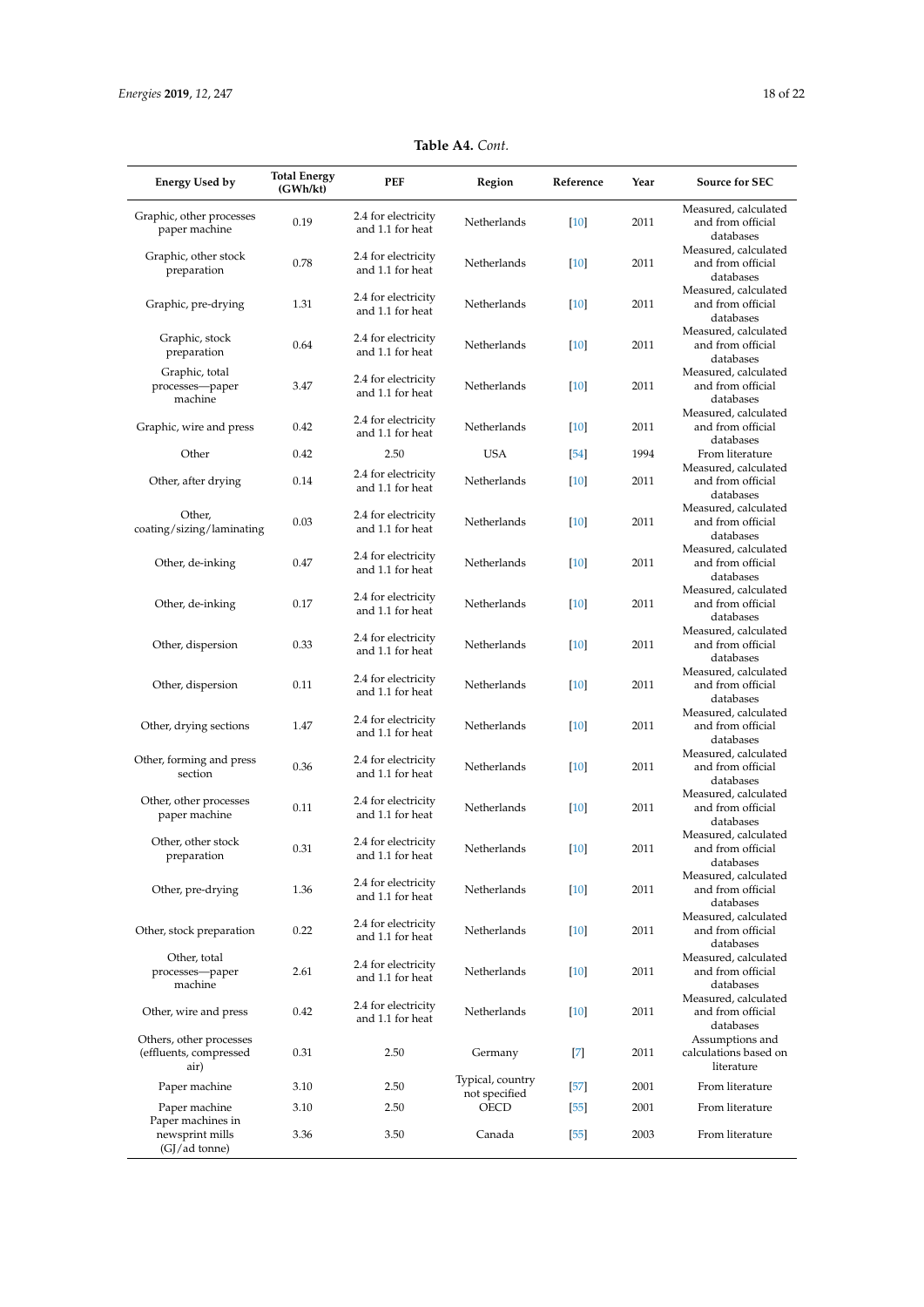| <b>Table A4.</b> Cont. |  |
|------------------------|--|
|                        |  |

<span id="page-18-0"></span>

| <b>Energy Used by</b>                        | <b>Total Energy</b><br>(GWh/kt) | PEF                                     | Region                            | Reference          | Year | <b>Source for SEC</b>                                  |
|----------------------------------------------|---------------------------------|-----------------------------------------|-----------------------------------|--------------------|------|--------------------------------------------------------|
| Paper production                             | 3.13                            | 2.50                                    | Netherlands                       | [16]               | 1997 | Assumptions and<br>calculations based on<br>literature |
| Papermaking                                  | 4.30                            | 2.50                                    | <b>USA</b>                        | 54                 | 1994 | Assumptions and<br>calculations based on<br>literature |
| Stock preparation                            | 0.51                            | 2.50                                    | Typical, country                  | $\sqrt{57}$        | 2001 | From literature                                        |
| Stock preparation                            | 0.51                            | 2.50                                    | not specified<br><b>OECD</b>      | $[55]$             | 2001 | From literature                                        |
| Stock preparation,<br>pulper                 | 0.03                            | 2.50                                    | Germany                           | [7]                | 2011 | Calculated using data<br>in literature                 |
| Stock preparation,<br>refiner                | 0.33                            | 2.50                                    | Germany                           | $\sqrt{7}$         | 2011 | Calculated using data<br>in literature                 |
| Stock preparation,<br>screening              | 0.08                            | 2.50                                    | Germany                           | $\sqrt{7}$         | 2011 | Calculated using data<br>in literature                 |
| Sum, processes for paper<br>production       | 2.85                            | 2.50                                    | Germany                           | $[7]$              | 2011 | Calculated using data<br>in literature                 |
| Tissue, de-inking                            | 0.28                            | 2.4 for electricity<br>and 1.1 for heat | Netherlands                       | $\lceil 10 \rceil$ | 2011 | Measured, calculated<br>and from official<br>databases |
| Tissue, de-inking                            | 0.22                            | 2.4 for electricity<br>and 1.1 for heat | Netherlands                       | $\lceil 10 \rceil$ | 2011 | Measured, calculated<br>and from official<br>databases |
| Tissue, dispersion                           | 0.44                            | 2.4 for electricity<br>and 1.1 for heat | Netherlands                       | $[10]$             | 2011 | Measured, calculated<br>and from official<br>databases |
| Tissue, dispersion                           | 0.42                            | 2.4 for electricity<br>and 1.1 for heat | Netherlands                       | $[10]$             | 2011 | Measured, calculated<br>and from official<br>databases |
| Tissue, dispersion and<br>de-inking          | 0.72                            | 2.4 for electricity<br>and 1.1 for heat | Netherlands                       | $\lceil 10 \rceil$ | 2011 | Measured, calculated<br>and from official<br>databases |
| Tissue, drying sections                      | 1.94                            | 2.4 for electricity<br>and 1.1 for heat | Netherlands                       | $\lceil 10 \rceil$ | 2011 | Measured, calculated<br>and from official<br>databases |
| Tissue, forming and<br>press section         | 0.44                            | 2.4 for electricity<br>and 1.1 for heat | Netherlands                       | $[10]$             | 2011 | Measured, calculated<br>and from official<br>databases |
| Tissue, other<br>processes-paper<br>machine  | 0.08                            | 2.4 for electricity<br>and 1.1 for heat | Netherlands                       | $[10]$             | 2011 | Measured, calculated<br>and from official<br>databases |
| Tissue, other stock<br>preparation           | 0.92                            | 2.4 for electricity<br>and 1.1 for heat | Netherlands                       | $[10]$             | 2011 | Measured, calculated<br>and from official<br>databases |
| Tissue, pre-drying                           | 1.92                            | 2.4 for electricity<br>and 1.1 for heat | Netherlands                       | $[10]$             | 2011 | Measured, calculated<br>and from official<br>databases |
| Tissue, stock preparation                    | 0.64                            | 2.4 for electricity<br>and 1.1 for heat | Netherlands                       | $[10]$             | 2011 | Measured, calculated<br>and from official<br>databases |
| Tissue, total<br>processes-paper<br>machine  | 4.08                            | 2.4 for electricity<br>and 1.1 for heat | Netherlands                       | $[10]$             | 2011 | Measured, calculated<br>and from official<br>databases |
| Tissue, wire and press                       | 0.53                            | 2.4 for electricity<br>and 1.1 for heat | Netherlands                       | $[10]$             | 2011 | Measured, calculated<br>and from official<br>databases |
| Total paper mill                             | 3.90                            | 2.50                                    | Typical, country<br>not specified | $[57]$             | 2001 | From literature                                        |
| Wet-end, forming section                     | 0.08                            | 2.50                                    | Germany                           | [7]                | 2011 | Calculated using data<br>in literature                 |
| Wet-end, headbox                             | 0.25                            | 2.50                                    | Germany                           | [7]                | 2011 | Calculated using data<br>in literature                 |
| Paper mill (coated<br>paperboard production) | 7.93                            | n.s.                                    | China                             | [61]               | 2015 | Calculated from<br>collected data                      |
| Paper mill (coated<br>paperboard production) | 7.78                            | n.s.                                    | BAT EU                            | [61]               | 2015 | Calculated from<br>collected data                      |
| Paper mill (coated<br>paperboard production) | 5.57                            | n.s.                                    | BAT USA                           | $[61]$             | 2015 | Calculated from<br>collected data                      |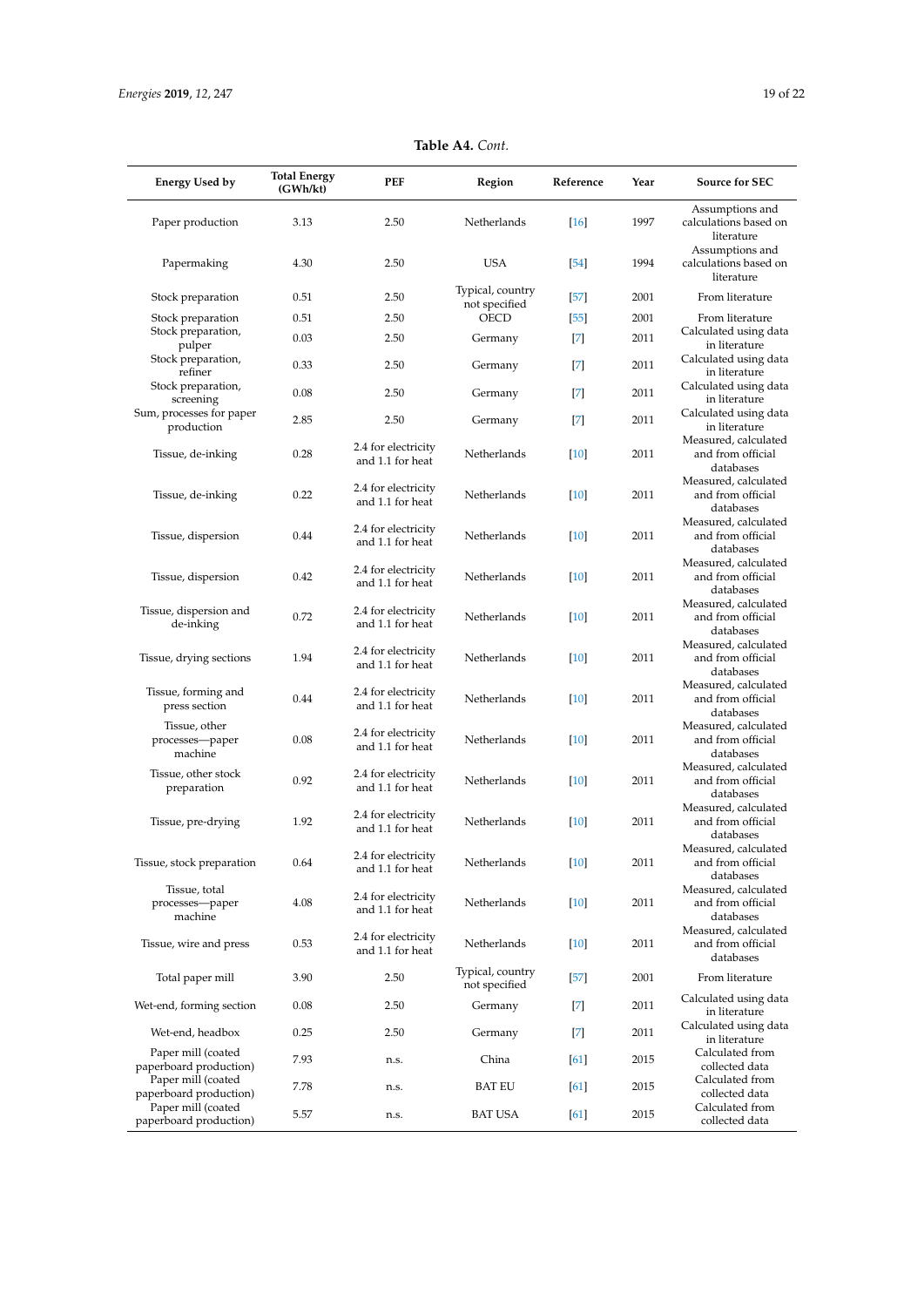### **References**

- <span id="page-19-0"></span>1. EC (European Commision). *Communication from the Energy Roadmap 2050*; Commission to the European Parliament, the Council, the European Economic and Social Committee and the Committee of the Regions, COM/2011/0885 Final; European Commision: Brussels, Belgium, 2011.
- <span id="page-19-1"></span>2. IEA (International Energy Agency). *Energy and Climate Change*; World Energy Outlook Special Report; IEA: Paris, France, 2015.
- <span id="page-19-2"></span>3. IEA (International Energy Agency). *Tracking Clean Energy Progress*; IEA: Paris, France, 2017.
- <span id="page-19-3"></span>4. Schulze, M.; Nehler, H.; Ottosson, M.; Thollander, P. Energy management in industry—A systematic review of previous findings and an integrative conceptual framework. *J. Clean. Prod.* **2016**, *112*, 3692–3708. [\[CrossRef\]](http://dx.doi.org/10.1016/j.jclepro.2015.06.060)
- <span id="page-19-4"></span>5. Peng, L.; Zeng, X.; Wang, Y.; Hong, G.-B. Analysis of energy efficiency and carbon dioxide reduction in the Chinese pulp and paper industry. *Energy Policy* **2015**, *80*, 65–75. [\[CrossRef\]](http://dx.doi.org/10.1016/j.enpol.2015.01.028)
- <span id="page-19-5"></span>6. Lawrence, A.; Karlsson, M.; Thollander, P. Effects of firm characteristics and energy management for improving energy efficiency in the pulp and paper industry. *Energy* **2018**, *153*, 825–835. [\[CrossRef\]](http://dx.doi.org/10.1016/j.energy.2018.04.092)
- <span id="page-19-6"></span>7. Fleiter, T.; Fehrenbach, D.; Worrell, E.; Eichhammer, W. Energy efficiency in the German pulp and paper industry—A model-based assessment of saving potentials. *Energy* **2012**, *40*, 84–99. [\[CrossRef\]](http://dx.doi.org/10.1016/j.energy.2012.02.025)
- <span id="page-19-7"></span>8. Farla, J.; Blok, K.; Schipper, L. Energy efficiency developments in the pulp and paper industry. *Energy Policy* **1997**, *25*, 745–758. [\[CrossRef\]](http://dx.doi.org/10.1016/S0301-4215(97)00065-7)
- <span id="page-19-8"></span>9. Swedish Standard Institute. *Energy Efficiency Benchmarking Methodology SS-EN 16231:2012*; Swedish Standard Institute: Stockholm, Sweden, 2012.
- <span id="page-19-9"></span>10. Laurijssen, J.; Faaij, A.; Worrell, E. Benchmarking energy use in the paper industry: A benchmarking study on process unit level. *Energy Effic.* **2013**, *6*, 49–63. [\[CrossRef\]](http://dx.doi.org/10.1007/s12053-012-9163-9)
- <span id="page-19-10"></span>11. Phylipsen, D.; Blok, K.; Worrell, E.; Beer, J. De Benchmarking the energy efficiency of Dutch industry: An assessment of the expected effect on energy consumption and CO2 emissions. *Energy Policy* **2002**, *30*, 663–679. [\[CrossRef\]](http://dx.doi.org/10.1016/S0301-4215(02)00023-X)
- <span id="page-19-11"></span>12. Patterson, M.G. What is energy efficiency? Concepts, indicators and methodological issues. *Energy Policy* **1996**, *24*, 377–390. [\[CrossRef\]](http://dx.doi.org/10.1016/0301-4215(96)00017-1)
- <span id="page-19-12"></span>13. Phylipsen, G.J.M.; Blok, K.; Worrell, E. International comparisons of energy efficiency-Methodologies for the manufacturing industry. *Energy Policy* **1997**, *25*, 715–725. [\[CrossRef\]](http://dx.doi.org/10.1016/S0301-4215(97)00063-3)
- <span id="page-19-13"></span>14. Rogers, J.G.; Cooper, S.J.; Norman, J.B. Use of industrial energy benchmarking with reference to the pup and paper industries. *Renew. Sustain. Energy Rev.* **2018**, *95*, 23–37. [\[CrossRef\]](http://dx.doi.org/10.1016/j.rser.2018.06.019)
- <span id="page-19-14"></span>15. International Standard Organization. *Energy Management Systems—Requirements with Guidance for Use ISO 50001:2011*; International Standard Organization: Geneva, Switzerland, 2011.
- <span id="page-19-15"></span>16. De Beer, J.; Worrell, E.; Blok, K. Long-term energy-efficiency improvements in the paper and board industry. *Energy* **1998**, *23*, 21–42. [\[CrossRef\]](http://dx.doi.org/10.1016/S0360-5442(97)00065-0)
- <span id="page-19-16"></span>17. International Standard Organization. *Energy Management Systems—Measuring Energy Performance Using Energy Baseline (EnB) and Energy Performance Indicators (EnPI)—General Principles and Guidance ISO 50006:2017*; International Standard Organization: Geneva, Switzerland, 2017.
- <span id="page-19-17"></span>18. Andersson, E.; Arfwidsson, O.; Thollander, P. Benchmarking energy performance of industrial small and medium-sized enterprises using an energy efficiency index: Results based on an energy audit policy program. *J. Clean. Prod.* **2018**, *182*, 883–895. [\[CrossRef\]](http://dx.doi.org/10.1016/j.jclepro.2018.02.027)
- <span id="page-19-18"></span>19. Saygin, D.; Worrell, E.; Patel, M.K.; Gielen, D.J. Benchmarking the energy use of energy-intensive industries in industrialized and in developing countries. *Energy* **2011**, *36*, 6661–6673. [\[CrossRef\]](http://dx.doi.org/10.1016/j.energy.2011.08.025)
- <span id="page-19-19"></span>20. Suhr, M.; Klein, G.; Kourti, I.; Gonzalo, M.R.; Santonja, G.G.; Roudier, S.; Sancho, L.D. *Best Available Techniques (BAT) Reference Document for the Production of Pulp, Paper and Board—Final Draft July 2013*; European Commision: Luxembourg, 2015.
- <span id="page-19-20"></span>21. Sivill, L.; Ahtila, P. Energy efficiency index as an energy efficiency indicator for integrated pulp and paper mills—A case study. In Proceedings of the First International Conference on Applied Energy (ICAE 2009), Hong Kong, China, 5–7 January 2009; pp. 582–593.
- <span id="page-19-21"></span>22. Gagnon, N.; Hall, C.A.S.; Brinker, L. A preliminary investigation of energy return on energy investment for global oil and gas production. *Energies* **2009**, *2*, 490–503. [\[CrossRef\]](http://dx.doi.org/10.3390/en20300490)
- 23. Murphy, D.J.; Hall, C. EROI or energy return on (energy) invested. *Ann. N. Y. Acad.* **2010**, *1185*, 102–118. [\[CrossRef\]](http://dx.doi.org/10.1111/j.1749-6632.2009.05282.x)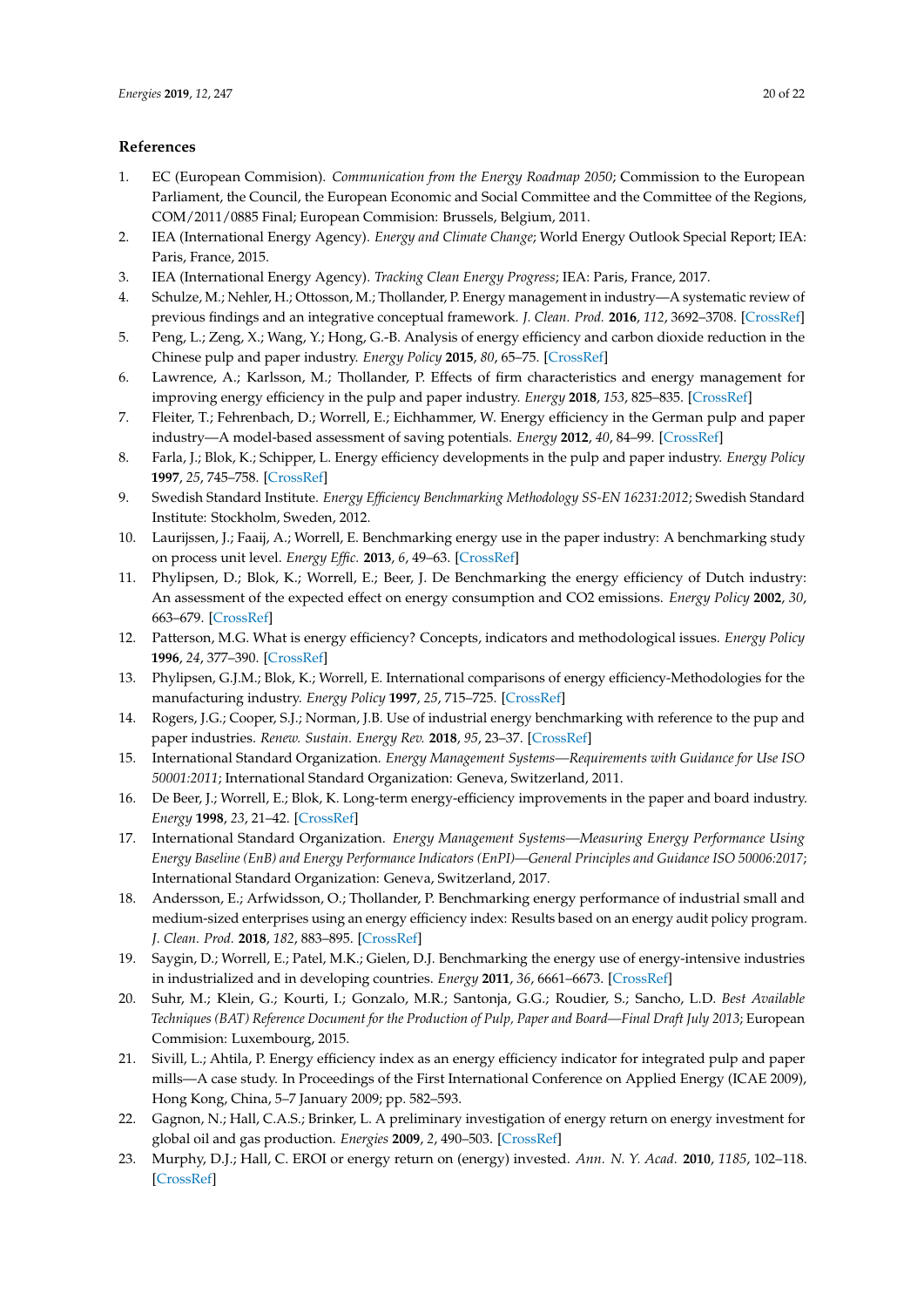- 24. King, C.W.; Hall, C.A.S. Relating financial and energy return on investment. *Sustainability* **2011**, *3*, 1810–1832. [\[CrossRef\]](http://dx.doi.org/10.3390/su3101810)
- 25. Hall, C.A.S. Introduction to special issue on new studies in EROI (Energy Return on Investment). *Sustainability* **2011**, *3*, 1773–1777. [\[CrossRef\]](http://dx.doi.org/10.3390/su3101773)
- 26. Hall, C.A.S. New Studies in EROI (Energy Return on Investment). *Sustainability* **2011**, 2496–2499. [\[CrossRef\]](http://dx.doi.org/10.3390/su3122496)
- <span id="page-20-0"></span>27. Poisson, A.; Hall, C.A.S. Time series EROI for Canadian oil and gas. *Energies* **2013**, *6*, 5940–5959. [\[CrossRef\]](http://dx.doi.org/10.3390/en6115940)
- <span id="page-20-1"></span>28. Worrell, E.; Cuelenaere, R.F.A.; Blok, K.; Turkenburg, W.C. Energy consumption by industrial process in the European Union. *Energy* **1994**, *19*, 1113–1129. [\[CrossRef\]](http://dx.doi.org/10.1016/0360-5442(94)90068-X)
- <span id="page-20-2"></span>29. Thollander, P.; Ottosson, M. An energy efficient Swedish pulp and paper industry—Exploring barriers to and driving forces for cost-effective energy efficiency investments. *Energy Effic.* **2008**, *1*, 21–34. [\[CrossRef\]](http://dx.doi.org/10.1007/s12053-007-9001-7)
- <span id="page-20-3"></span>30. Rohdin, P.; Thollander, P.; Solding, P. Barriers to and drivers for energy efficiency in the Swedish foundry industry. *Energy Policy* **2007**, *35*, 672–677. [\[CrossRef\]](http://dx.doi.org/10.1016/j.enpol.2006.01.010)
- <span id="page-20-4"></span>31. Thollander, P.; Backlund, S.; Trianni, A.; Cagno, E. Beyond barriers—A case study on driving forces for improved energy efficiency in the foundry industries in Finland, France, Germany, Italy, Poland, Spain, and Sweden. *Appl. Energy* **2013**, *111*, 636–643. [\[CrossRef\]](http://dx.doi.org/10.1016/j.apenergy.2013.05.036)
- <span id="page-20-5"></span>32. Trianni, A.; Cagno, E.; Thollander, P.; Backlund, S. Barriers to industrial energy efficiency in foundries: A European comparison. *J. Clean. Prod.* **2013**, *40*, 161–176. [\[CrossRef\]](http://dx.doi.org/10.1016/j.jclepro.2012.08.040)
- <span id="page-20-6"></span>33. Brunke, J.C.; Johansson, M.; Thollander, P. Empirical investigation of barriers and drivers to the adoption of energy conservation measures, energy management practices and energy services in the Swedish iron and steel industry. *J. Clean. Prod.* **2014**, *84*, 509–525. [\[CrossRef\]](http://dx.doi.org/10.1016/j.jclepro.2014.04.078)
- <span id="page-20-7"></span>34. Thollander, P.; Danestig, M.; Rohdin, P. Energy policies for increased industrial energy efficiency: Evaluation of a local energy programme for manufacturing SMEs. *Energy Policy* **2007**, *35*, 5774–5783. [\[CrossRef\]](http://dx.doi.org/10.1016/j.enpol.2007.06.013)
- <span id="page-20-8"></span>35. Rohdin, P.; Thollander, P. Barriers to and driving forces for energy efficiency in the non-energy intensive manufacturing industry in Sweden. *Energy* **2006**, *31*, 1500–1508. [\[CrossRef\]](http://dx.doi.org/10.1016/j.energy.2005.10.010)
- <span id="page-20-9"></span>36. Lawrence, A.; Thollander, P.; Karlsson, M. Drivers, barriers, and success factors for improving energy management in the pulp and paper industry. *Sustainability* **2018**, *10*, 1851. [\[CrossRef\]](http://dx.doi.org/10.3390/su10061851)
- <span id="page-20-10"></span>37. Swedish Standard Institute. *Energy Efficiency and Savings Calculations, Top-down and Bottom-up Methods SS-EN 16212:2012*; Swedish Standard Institute: Stockholm, Sweden, 2012.
- <span id="page-20-11"></span>38. Laurijssen, J.; Faaij, A.; Worrell, E. Energy conversion strategies in the European paper industry—A case study in three countries. *Appl. Energy* **2012**, *98*, 102–113. [\[CrossRef\]](http://dx.doi.org/10.1016/j.apenergy.2012.03.001)
- <span id="page-20-12"></span>39. Smith, J.M.; Van Ness, H.C. *Introduction to Chemical Engineering Thermodynamics*, 4th ed.; Rao, S., Morriss, J., Eds.; McGraw-Hill Book Company: New York, NY, USA, 1987; ISBN 0-07-058703-5.
- <span id="page-20-13"></span>40. Dincer, I.; Rosen, M.A. *Exergy: Energy, Environment and Sustainable Development*, 2nd ed.; Elsevier Science & Technology: Amsterdam, The Netherlands, 2012.
- <span id="page-20-14"></span>41. Neelis, M.; Ramirez-Ramirez, A.; Patel, M.; Farla, J.; Boonekamp, P.; Blok, K. Energy efficiency developments in the Dutch energy-intensive manufacturing industry, 1980–2003. *Energy Policy* **2007**, *35*, 6112–6131. [\[CrossRef\]](http://dx.doi.org/10.1016/j.enpol.2007.06.014)
- <span id="page-20-15"></span>42. BillerudKorsnäs. *Annual and Sustainability Report [Års- och hållbarhetsredovisning 2016, in Swedish]*; BillerudKorsnäs: Solna, Sweden, 2016.
- <span id="page-20-16"></span>43. Holmen. *Annual Report 2016 [Årsredovisning, in Swedish]*; Holmen AB: Stockholm, Sweden, 2016.
- <span id="page-20-17"></span>44. Briggs, D.G. *Forest Products Measurements and Conversion Factors: With Special Emphasis on the U.S. Pacific Northwest*; The College of Forest Resources, University of Washington: Seattle, WA, USA, 1994.
- <span id="page-20-18"></span>45. Thollander, P.; Rohdin, P.; Moshfegh, B.; Karlsson, M.; Söderström, M.; Trygg, L. Energy in Swedish industry 2020—Current status, policy instruments, and policy implications. *J. Clean. Prod.* **2013**, *51*, 109–117. [\[CrossRef\]](http://dx.doi.org/10.1016/j.jclepro.2013.01.021)
- <span id="page-20-19"></span>46. Kaya, A.; Keyes, A. Energy management technology in pulp, paper, and allied industries. *Automation* **1983**, *19*, 111–130. [\[CrossRef\]](http://dx.doi.org/10.1016/0005-1098(83)90086-9)
- <span id="page-20-20"></span>47. Wilby, M.R.; Rodríguez González, A.B.; Vinagre Díaz, J.J. Empirical and dynamic primary energy factors. *Energy* **2014**, *73*, 771–779. [\[CrossRef\]](http://dx.doi.org/10.1016/j.energy.2014.06.083)
- <span id="page-20-21"></span>48. Swing Gustafsson, M.; Gustafsson, M.; Myhren, J.A.; Dotzauer, E. Primary energy use in buildings in a Swedish perspective. *Energy Build.* **2016**, *130*, 202–209. [\[CrossRef\]](http://dx.doi.org/10.1016/j.enbuild.2016.08.026)
- <span id="page-20-22"></span>49. SEA Energy Use in Numbers 2017, [Energiläget i siffror 2017, in Swedish]. Available online: [http://www.](http://www.energimyndigheten.se/nyhetsarkiv/2017/nu-finns-energilaget-i-siffror-2017/) [energimyndigheten.se/nyhetsarkiv/2017/nu-finns-energilaget-i-siffror-2017/](http://www.energimyndigheten.se/nyhetsarkiv/2017/nu-finns-energilaget-i-siffror-2017/) (accessed on 2 June 2017).